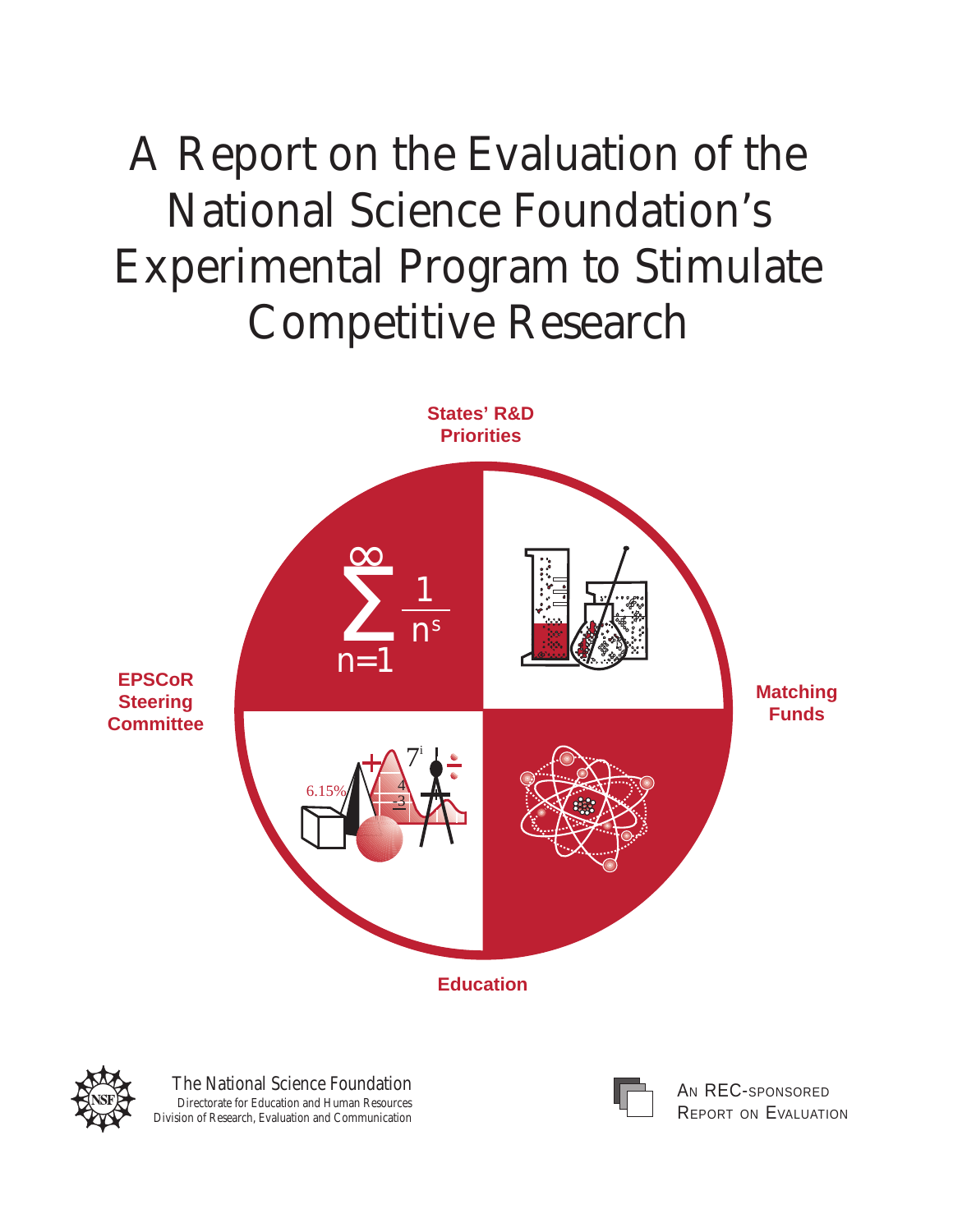# A Report on the Evaluation of the National Science Foundation's Experimental Program to Stimulate Competitive Research

**Prepared under Contract RED 94-52970**

**by**

**COSMOS Corporation**

**MAY 1999**

**Mary Sladek NSF Program Officer**

Any opinions, findings, conclusions, or recommendations expressed in this report are those of the participants, and do not necessarily represent the official views, opinions, or policy of the National Science Foundation.



**The National Science Foundation Directorate for Education and Human Resources Division of Research, Evaluation and Communication**



 $\,$ An  $\,$ REC-sponsori Report on Evalu*i*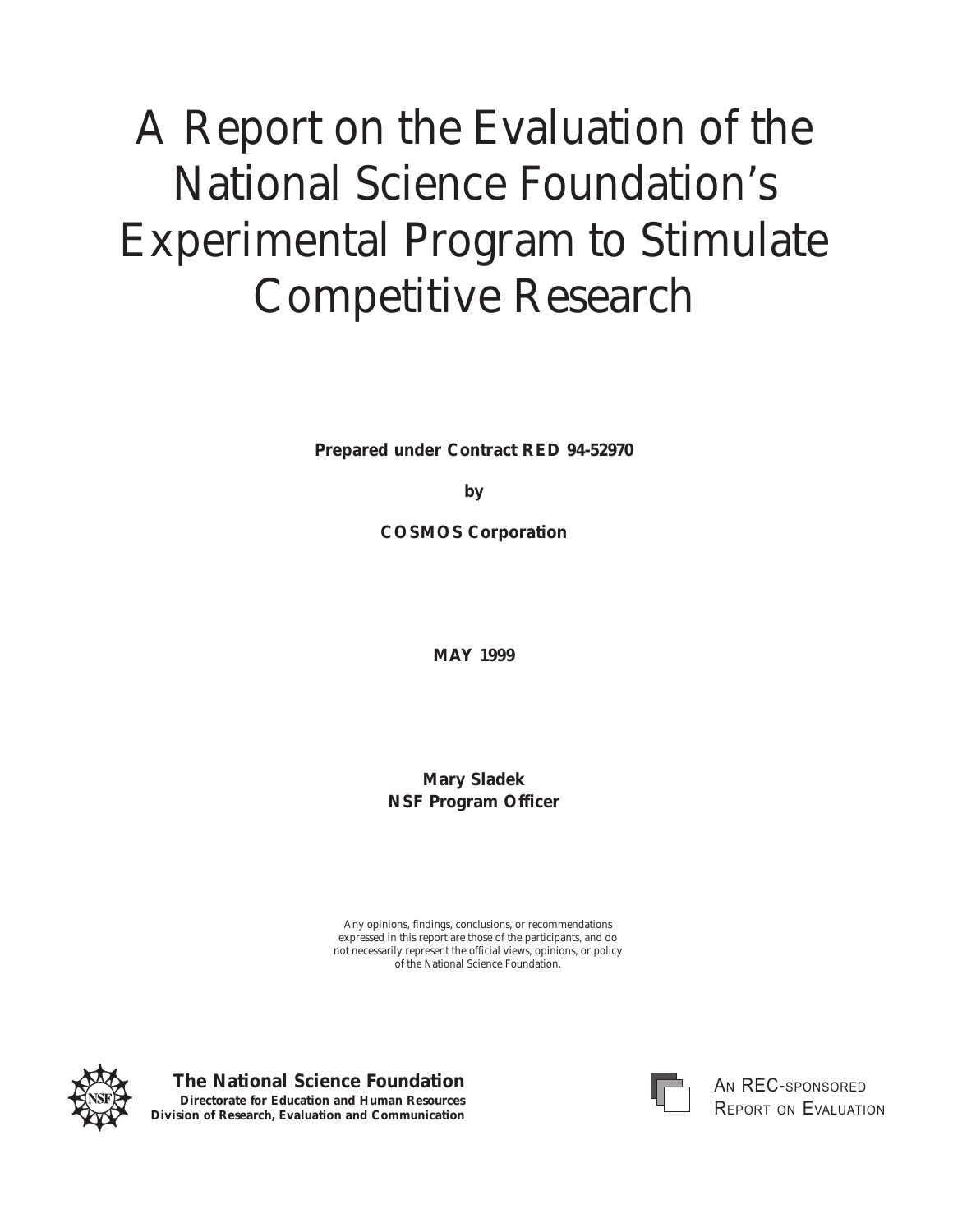# <span id="page-2-0"></span>**Preface**

This document presents COSMOS Corporation's final evaluation report of the National Science Foundation's Experimental Program to Stimulate Competitive Research (EPSCoR). The evaluation was conducted under Task Order 1, Contract No. RED 94-52970. Conrad Katzenmeyer is the contracting officer's technical representative. Dr. Susan Gross, succeeded by Mary Sladek, was the program officer for the evaluation, conducted as a task order under the contract.

The evaluation team was led by Drs. Robert K. Yin and Irwin Feller, co-project directors. Other contributors included Cheryl Sattler, Dana Edwards, Lynne Adduci, Lee Carpenter, Meg Gwaltney, Tasanee Ross-Sheriff, Lynette Tucker, and Jennie Heard (editor). In addition, Professors Patricia Gumport (Associate Professor of Education, Stanford University) and Edward Hackett (Associate Professor, Department of Science and Technology Studies, Rensselaer Polytechnic Institute) prepared commissioned background papers to augment the evaluation design materials.

A workgroup, comprising individuals with extensive participation in the several facets of the EPSCoR program, also provided insights to the evaluation team about the workings of the EPSCoR program. The members of this workgroup were Dr. Judith Bailey, University of Maine; Dr. Colin Bennett, University of South Carolina; Dr. Philip Boudjouk, North Dakota State University; Dr. Hans Brisch, Oklahoma State Regents for Higher Education; Dr. Daryle Busch, University of Kansas; Dr. Delwood Collins, University of Kentucky; Dr. Collis R. Geren, University of Arkansas; Dr. Randolph V. Lewis, University of Wyoming; Dr. Ralph Powe (deceased), Mississippi State University; and Dr. Barbara Wright, University of Montana.

An advisory committee to the project also provided critical oversight and constructive recommendations to preliminary versions of the evaluation plan. The members of the committee were Dr. James R. Durig, University of Missouri at Kansas City; Dr. William Massy, Stanford University; Dr. Norine Noonan, Florida Institute of Technology; Dr. Karen Seashore Louis, University of Minnesota; and Dr. Reginald Wilson, American Council on Education. Dr. Daryl Chubin of NSF also participated in the committee meetings and provided policy insights and guidance concerning the evaluation from its inception. The evaluation team especially acknowledges Dr. Chubin's contributions.

Throughout the evaluation project, the COSMOS team benefited from the assistance of Richard Anderson, Bruce Reiss (retired), and Jim Hoehn, NSF-EPSCoR program officers who gave generously of their time and expertise in responding to numerous questions about EPSCoR's history, current operations, and databases. Additional assistance has been provided by Brandon Cushing and Tom Trumbull, Quantum Research Corporation, who made available data on the proposal submission activity of EPSCoR faculty. Finally, an anonymous peer reviewer made substantial comments on an earlier version of the report, markedly helping to improve the presentation of the findings.

The assistance of others does not remove the authors' full and final responsibility for this report.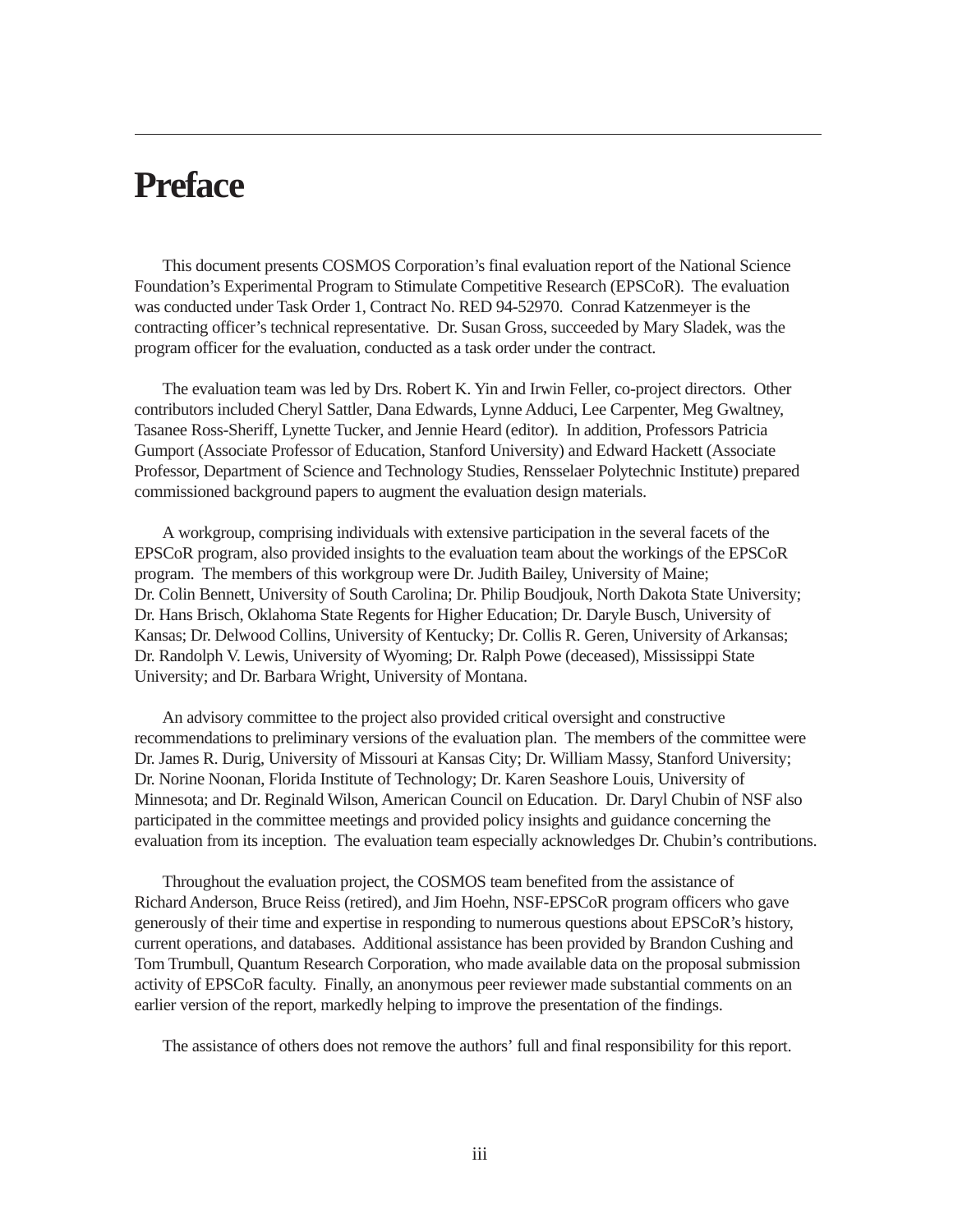# <span id="page-3-0"></span>**Executive Summary**

*The EPSCoR Program*. NSF started EPSCoR—the **E**xperimental **P**rogram to **S**timulate **Co**mpetitive **R**esearch—in 1978, with investments through 1996 totalling \$182.2 million in grants and cooperative agreements. The program aimed at stimulating competitive research in those states traditionally receiving low percentages of federal R&D support. As found in NSF's basic statutory language, the program goal was to "avoid the undue concentration" of R&D in the United States. At first, five states were the target of EPSCoR efforts, but by 1992 the program involved 18 states and Puerto Rico: Alabama, Arkansas, Idaho, Kansas, Kentucky, Louisiana, Maine, Mississippi, Montana, Nebraska, Nevada, North Dakota, Oklahoma, South Carolina, South Dakota, Vermont, West Virginia, and Wyoming.

In each state, the bulk of EPSCoR's funds was devoted to the support of research in the state's university campuses. Because 53 of the 56 participating campuses were publicly supported universities—and, in part, because EPSCoR funding had a \$1-to-\$1 matching requirement—over the years EPSCoR has deliberately pursued long-term partnerships with state leaders in government, business, and higher education.

The EPSCoR program has continued to this day. The EPSCoR evaluation mainly covers the period 1980 to 1994 but not programmatic developments since then.

*EPSCoR States' Main Outcome: Shares of R&D*. During the 1980–1994 period, the evaluation found that the EPSCoR states' share of federal R&D did increase, from an average of .25 percent per state to .40 percent per state. (Overall, the EPSCoR states' share of federal R&D funding represented 7.65 percent, totalling \$960 million, by 1994.) The increase in share was a modest but positive outcome; in contrast, during the same period the non-EPSCoR states' shares declined. Although the changes were small in absolute terms, they occurred in an era when universities in many (non-EPSCoR) states were dramatically expanding their R&D capabilities. Further, a similarly favorable outcome was found when examining changes in the EPSCoR states' shares of NSF-funded research.

*The EPSCoR Program's Contribution to the Outcome*. Whether and how the EPSCoR program contributed to these increases in states' shares was the subject of a major part of the evaluation. The evaluation found that a plausible argument can be made that EPSCoR contributed to the outcome. The program followed a deliberately crafted and multifaceted strategy, and did not just operate as a special "set-aside" of funds for investigators from the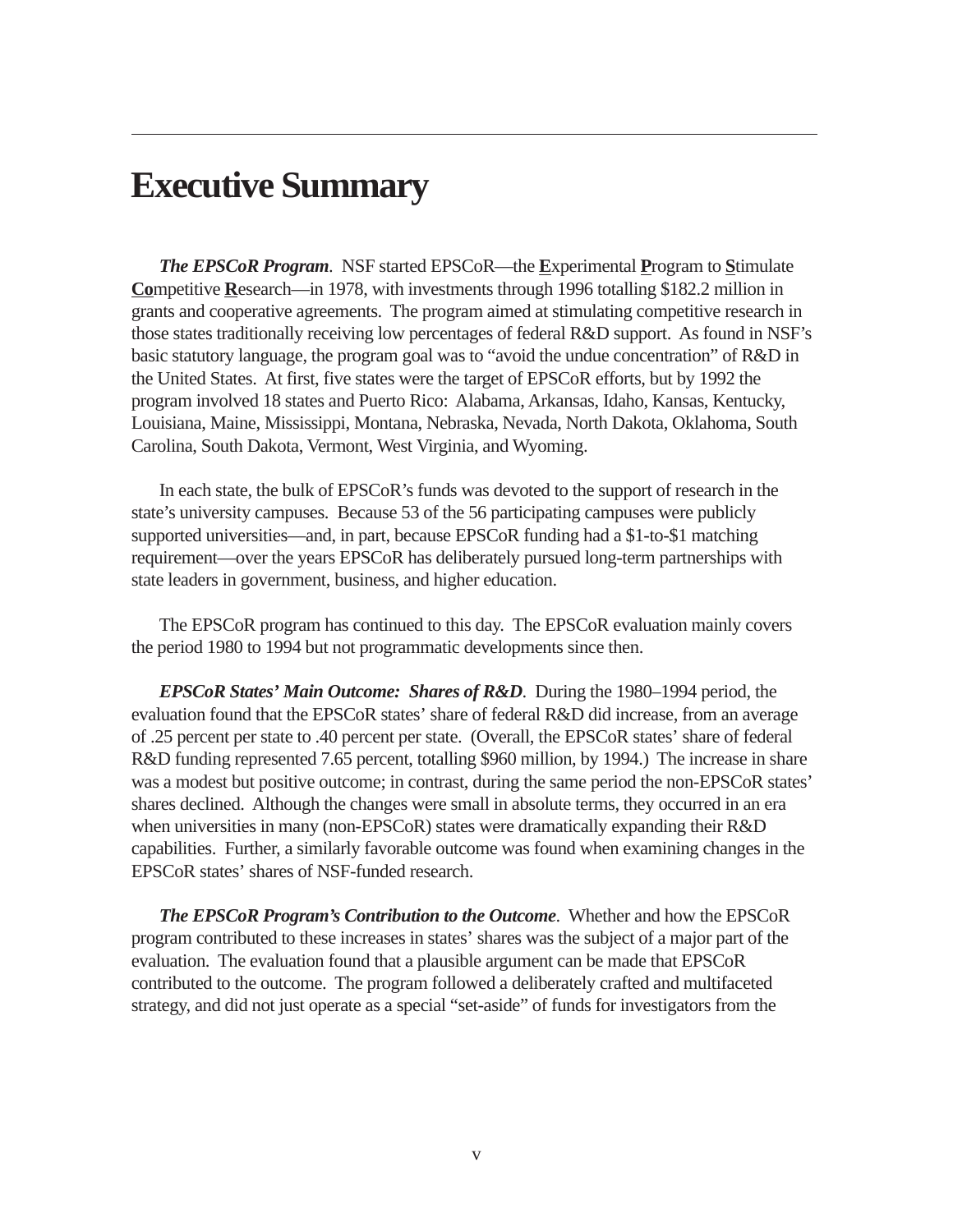eligible states. Included in this strategy during some or all of the 1980–1994 period were the following features:

- Building a state's capabilities by supporting proposals from promising investigators whose proposals were rated "good" to "very good," and not just more senior investigators whose proposals were already scientifically excellent;
- Requiring a \$1-to-\$1 match, satisfied only by newly-appropriated funds, not inkind matches, and thereby making EPSCoR a visible and explicit investment by state government;
- Requiring each state to form an EPSCoR steering committee, consisting of diverse members from academe, industry, and state government—including a state's best and most senior scientific and technological personnel—and working to blend EPSCoR's priorities with the state's science and technology (S&T) goals;
- Supporting groups of related research projects within and across universities (research *clusters*)—rather than single investigators—as a means of promoting long-term, sustainable increases in institutional research competitiveness;
- Promoting the research capability of universities, by supporting the acquisition of state-of-the-art instrumentation and equipment and offering start-up funding for new faculty; and
- Promoting cross-campus collaboration, thereby producing opportunities for distinctive lines of research that added to a state's competitive capability.

In short, the EPSCoR program sought to create systemic change within a state's R&D and university infrastructure, thus building the capability for long-term and sustainable improvement in the state's ability to compete for subsequent R&D funding.

Based on in-depth studies of five representative EPSCoR states (and covering 14 separate campuses within these states), the evaluation tracked relevant changes in the states, such as a state's ability to set R&D priorities and link these interests with strengthened within-state peer review processes. In each state, the evaluation showed how EPSCoR did stimulate such developments. Similarly, the evaluation investigated changes in the universities' research capabilities. Illustrative accomplishments attributable to EPSCoR were:

● The creation of one of the major DNA protein facilities in the world, with genetic materials and histories useful for forensics work;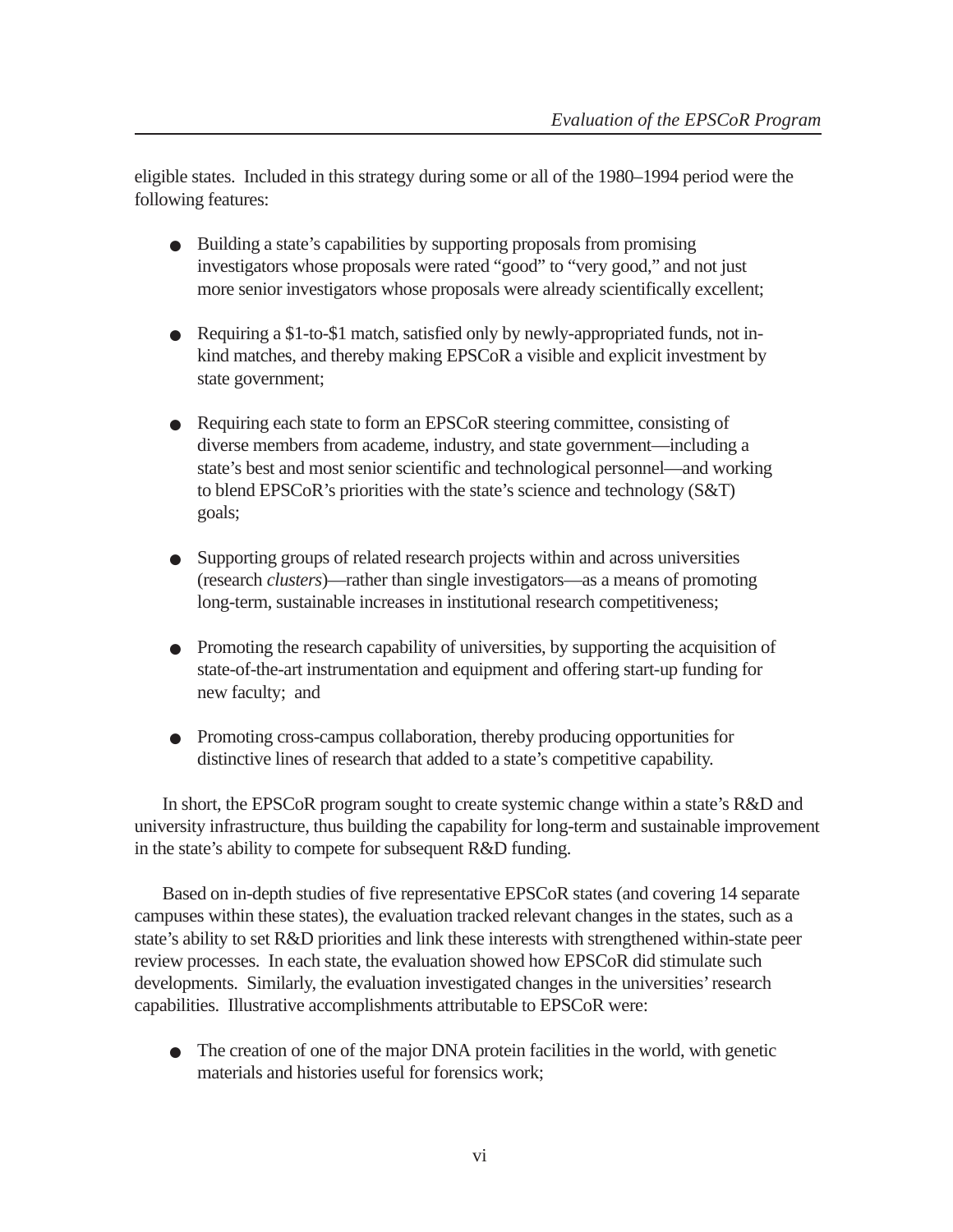- New faculty in chemistry and a stronger optics research group;
- University-industry collaboration on polymers; and
- The building of a surface hydrology group that also involved a unique, statewide system for monitoring climatic conditions, soil moisture, water quality, and ultraviolet atmospheric conditions for research.

The evaluation also made a special inquiry into the entire universe of research projects funded by EPSCoR from 1992 to 1996. These projects produced high numbers of subsequent publications and new R&D funding, in this sense yielding evidence of scientific productivity and therefore a plausible argument for increased competitiveness. However, from the broader systemic perspective of creating university-wide actions and policies, EPSCoR's influence was found to be limited, with the major effects being the stimulation of cross-campus collaboration and the initiation of competitive start-up packages to attract top faculty, especially in the sciences.

*Implications for EPSCoR Policy and Program Operations*. The evaluation results have the following implications for EPSCoR's ongoing policy and program operations. First, a continuing challenge is for EPSCoR to "stimulate competitive research," and not necessarily to support research that already may be rated "excellent" by NSF reviewers. Meeting this challenge means that EPSCoR needs to fund proposals that may be rated "good" to "very good," but identifying these proposals is not easy. Reviewers sometimes rate proposals as "excellent" because they mean "excellent for EPSCoR," and not scientifically "excellent." Continued guidance on review criteria and how to use specific terms is, therefore, needed.

Second, the evaluation has shown that states' R&D competitiveness has improved, and that EPSCoR has contributed to this competitiveness. However, no criteria have been established for defining when a state has been deemed sufficiently successful that it should "graduate" from EPSCoR. One option is for the EPSCoR program to reassess the current eligibility of all EPSCoR states, using the existing eligibility criteria.\* Such an assessment could be conducted on an annual or other cyclic basis.

Third, a key EPSCoR strategy has been the program's support of "clusters" of related research projects—especially across disciplines and campuses—rather than single and unrelated research projects. EPSCoR had at first supported such individual projects, only to find that many investigators were later recruited away from universities in EPSCoR states. The clusters, in contrast, have created institutional capabilities less vulnerable to the movement of individual investigators. Whether and how the cluster strategy can be continued, therefore, warrants ongoing attention.

<sup>\*</sup>The criteria cover highly relevant conditions, such as a state's ranking among all states and its amount of R&D funding per academic scientist and engineer in the state.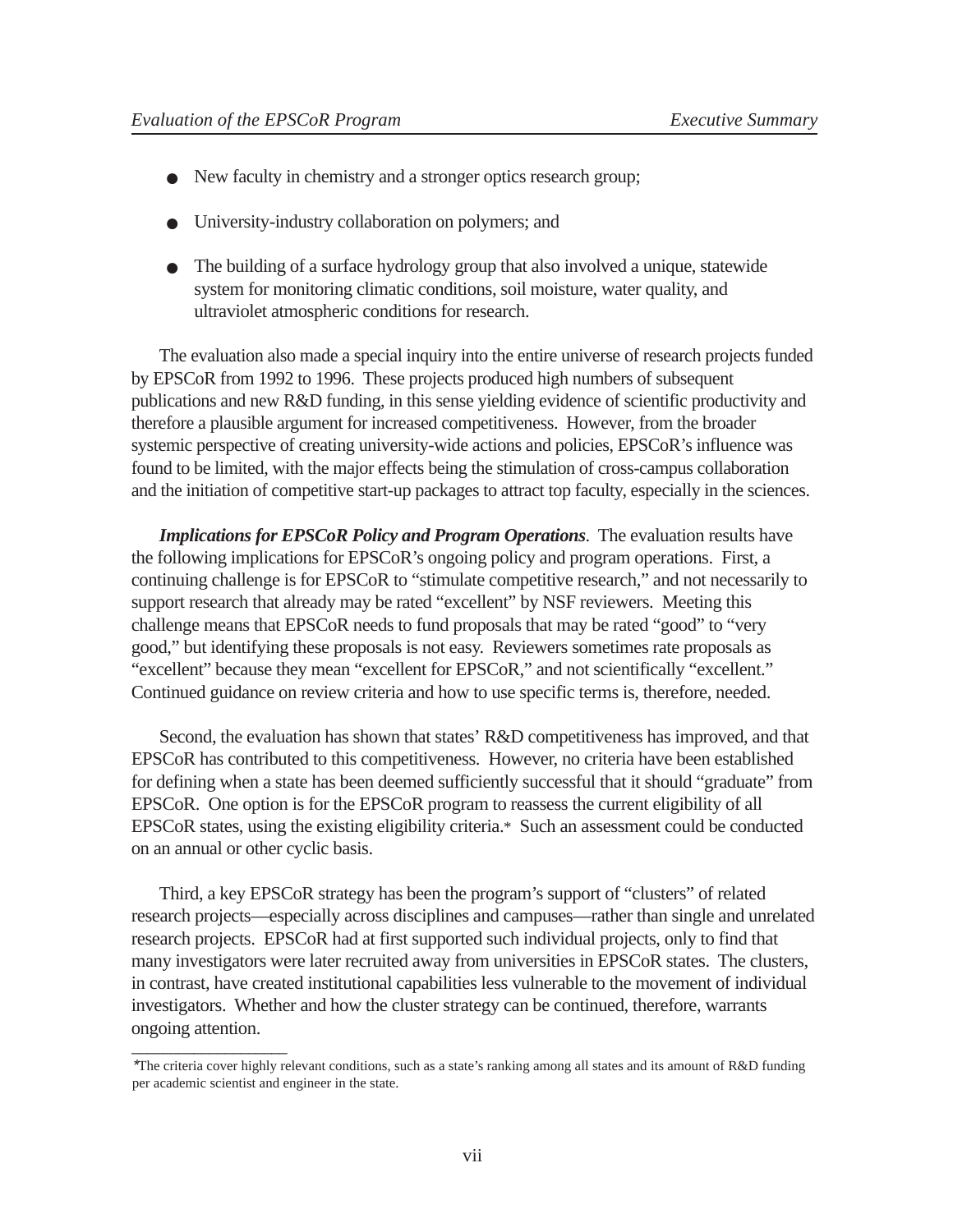# **Table of Contents**

|            | A. The EPSCoR Program and Its Evaluation                                        |  |  |  |  |  |
|------------|---------------------------------------------------------------------------------|--|--|--|--|--|
|            |                                                                                 |  |  |  |  |  |
|            | 2.                                                                              |  |  |  |  |  |
|            |                                                                                 |  |  |  |  |  |
|            | <b>B.</b> Evaluation Findings                                                   |  |  |  |  |  |
|            |                                                                                 |  |  |  |  |  |
|            | Was EPSCoR Associated with Changes in Academic<br>5.                            |  |  |  |  |  |
|            |                                                                                 |  |  |  |  |  |
|            | To What Extent Did EPSCoR Influence University-Government-<br>6.                |  |  |  |  |  |
|            | Industry Relationships, University Research Infrastructures,                    |  |  |  |  |  |
|            |                                                                                 |  |  |  |  |  |
|            | C. Policy and Program Implications                                              |  |  |  |  |  |
|            | 7. What Are the Evaluation's Implications for EPSCoR Policy and                 |  |  |  |  |  |
|            |                                                                                 |  |  |  |  |  |
| Exhibits   |                                                                                 |  |  |  |  |  |
|            | 1                                                                               |  |  |  |  |  |
|            | Percent Share of Academic R&D Expenditures, by Sector  18<br>$\overline{2}$     |  |  |  |  |  |
|            | Shares of Federal Obligations for Academic Research,<br>3                       |  |  |  |  |  |
|            |                                                                                 |  |  |  |  |  |
|            | EPSCoR States' Share of Federal Academic R&D Expenditures  19<br>$\overline{4}$ |  |  |  |  |  |
|            | 5                                                                               |  |  |  |  |  |
|            | Percentage Changes in Federal Academic R&D, by Individual EPSCoR States,<br>6   |  |  |  |  |  |
|            |                                                                                 |  |  |  |  |  |
|            | 7                                                                               |  |  |  |  |  |
|            | 8                                                                               |  |  |  |  |  |
| References |                                                                                 |  |  |  |  |  |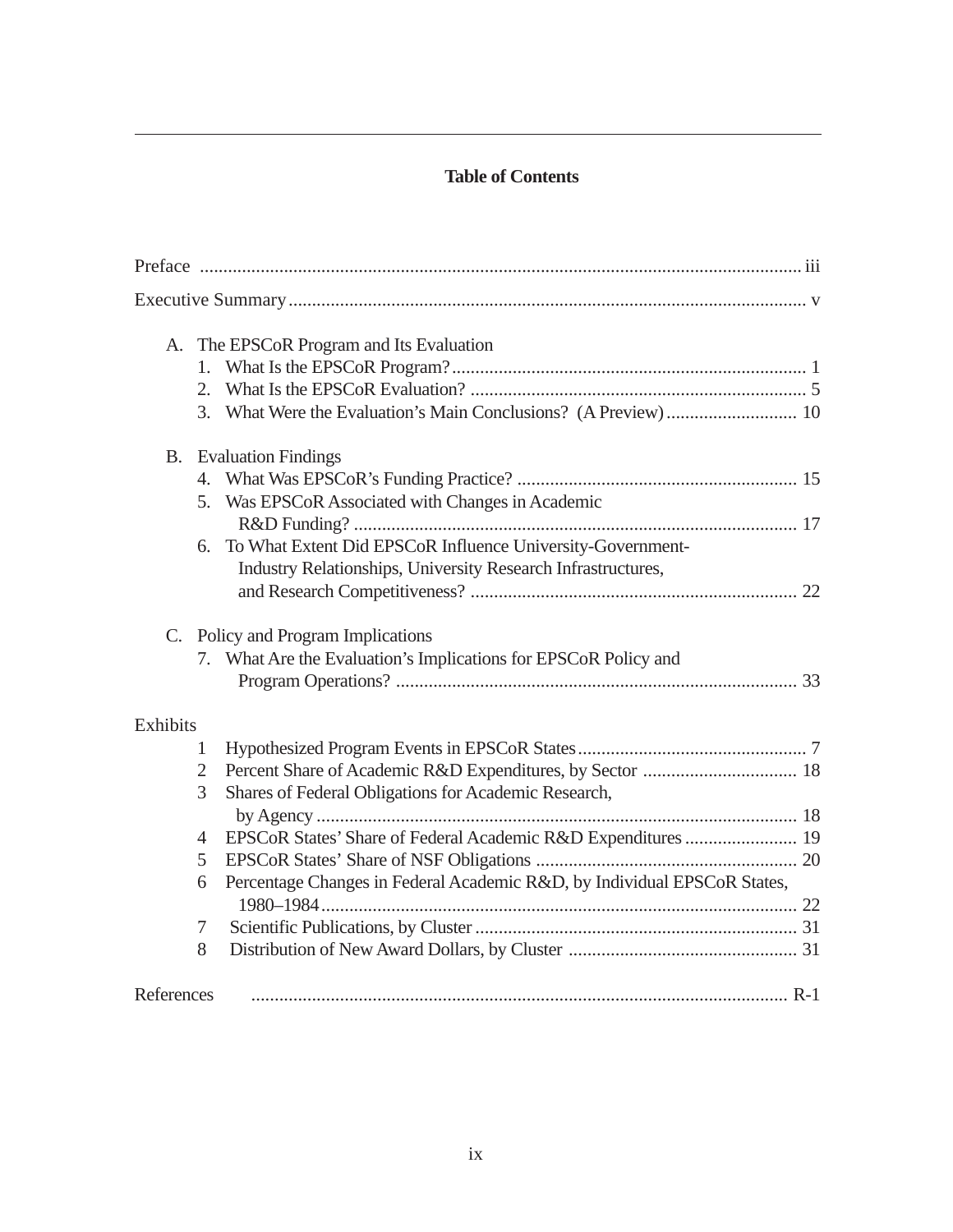# **SECTION A**

<span id="page-7-0"></span>The EPSCoR Program and Its Evaluation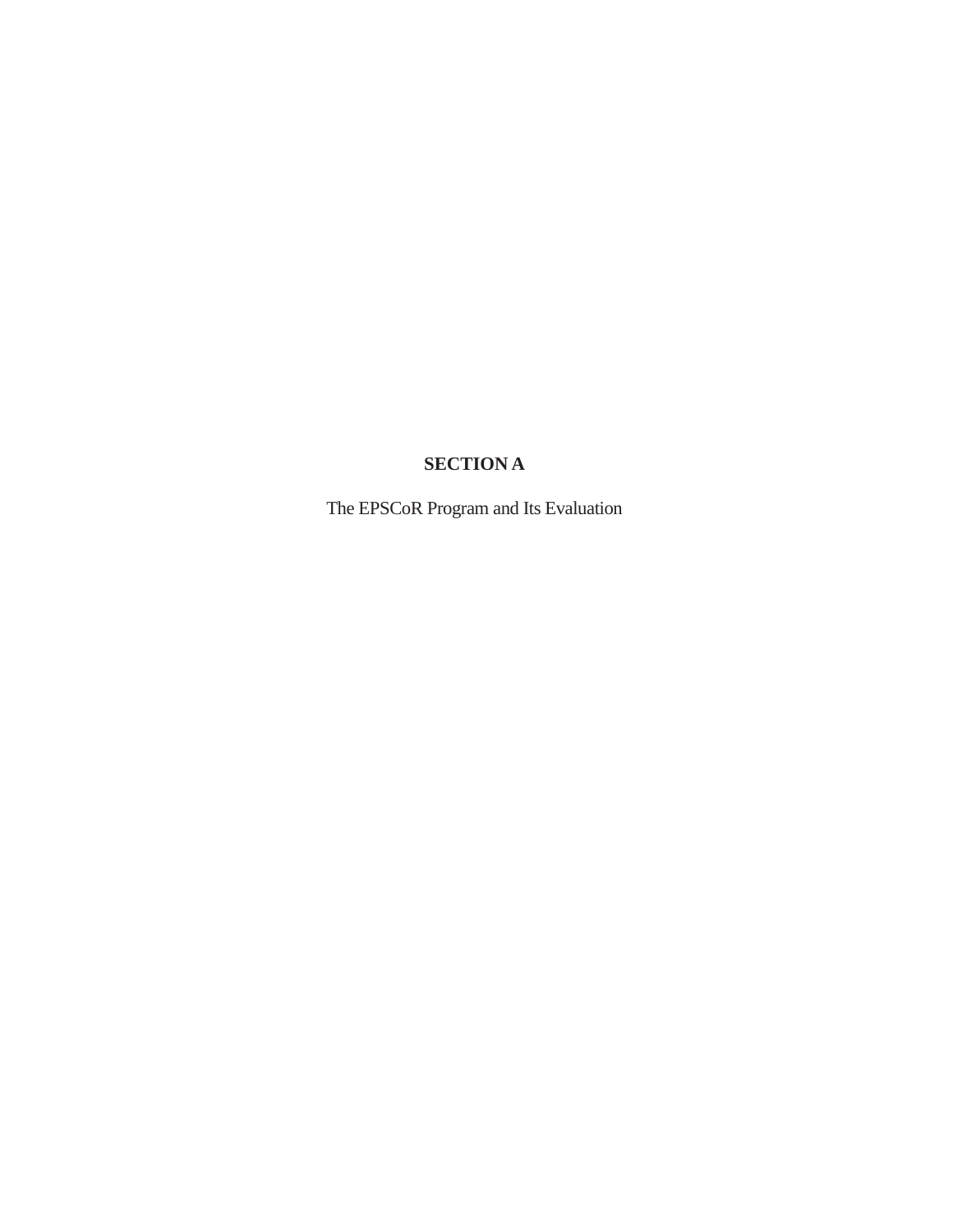<span id="page-8-0"></span>Since its creation in 1950, the National Science Foundation (NSF) has sought to advance research and education in science, mathematics, engineering, and technology throughout the United States. Explicit in its original mandate was a cautionary warning to avoid concentrating federal funding of *academic research and development (R&D)*<sup>1</sup> on a geographic basis. Thus, NSF's authorizing legislation, as amended (42 U.S.C. 1862, Sec. 3e), stated:

*In exercising the authority and discharging the functions referred to in the foregoing subsections, it shall be an objective of the Foundation to strengthen research and education in the sciences and engineering, including independent research by individuals, throughout the United States, and to avoid undue concentration of such research and education. [Emphasis added.]*

In 1978, congressional concern about the geographical concentration of federal funds for academic research led Congress to authorize the NSF to conduct the *Experimental Program to Stimulate Competitive Research (EPSCoR)* (Greenberg, 1967; U.S. Congress, Office of Technology Assessment, 1991; and Martino, 1992). Eligibility for EPSCoR participation was restricted to states that historically had received relatively low levels of federal R&D funding. Additionally, such states were required to demonstrate a commitment to improving the quality of university-based research in science, mathematics, engineering, and technology.

# **EPSCoR's Mission**

EPSCoR, as the program's name reflects, was designed to stimulate *competitive research*—and not to be a special *set-aside program* (EPSCoR Program Solicitation, 1989b). Through EPSCoR, NSF would become a partner with participant state governments and universities. The role of state government was

*1. What Is the EPSCoR Program?*

…enhancing the capability of eligible states to compete for research funds.

<sup>&</sup>lt;sup>1</sup>The term "academic R&D" is used throughout to distinguish research funding at universities—the main concern of NSF's original congressional mandate—from a state's entire R&D funding, which includes industry, government laboratories, and other activities well beyond NSF's mandate or reach. Wherever "R&D" is used, the intention is to limit its coverage to academic R&D.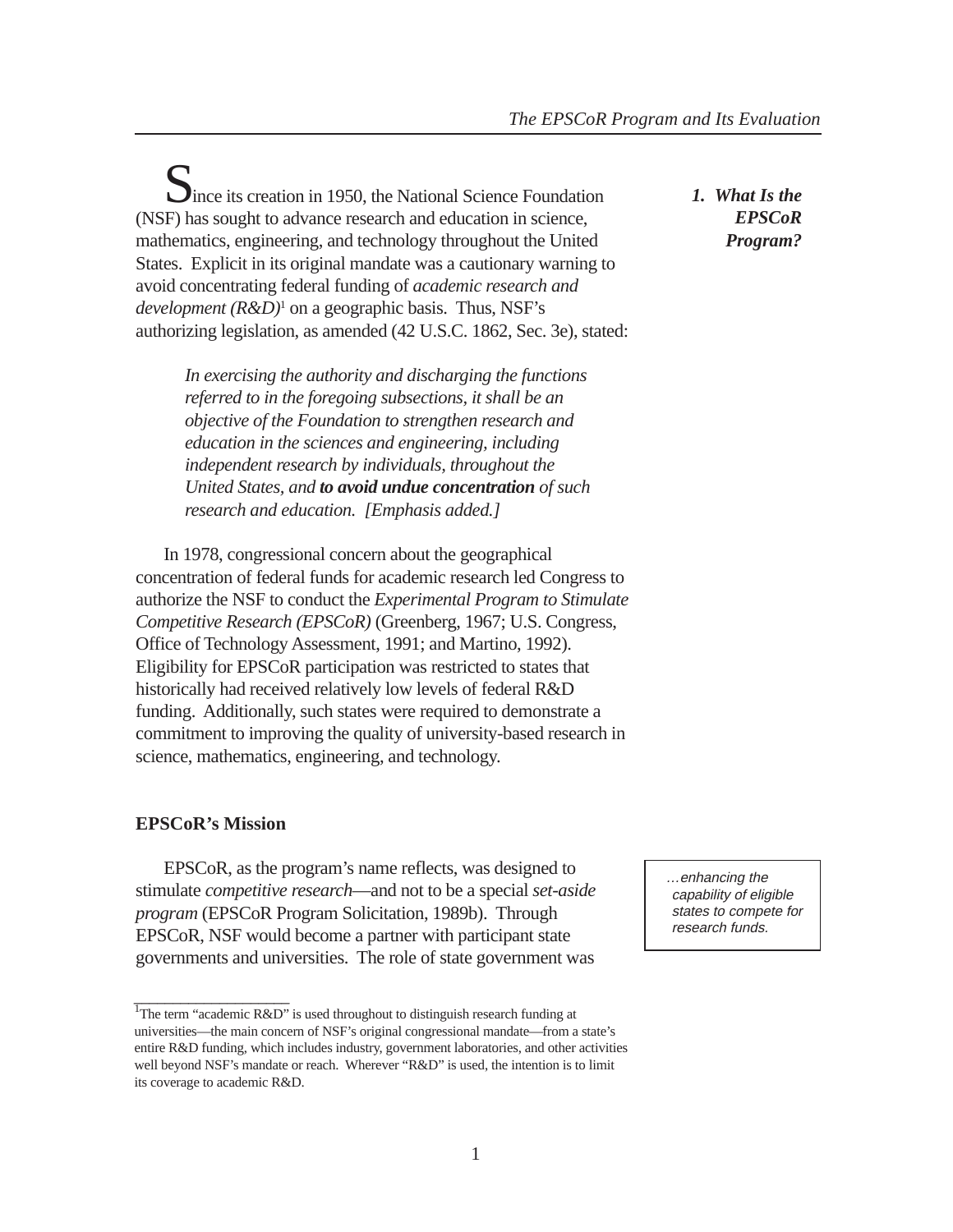seen as especially important in achieving the EPSCoR program's objectives because of the overwhelming importance of public universities within the higher education systems of EPSCoR states. In 1995, for example, 53 of the 56 universities participating in the EPSCoR program were publicly supported universities.

Over time, NSF's goals for the EPSCoR program broadened to include enhancement of educational and human resource opportunities for underrepresented faculty and student populations in science, mathematics, engineering, and technology, and the transfer of academic research to the private sector.

#### **EPSCoR's Program Strategy**

EPSCoR's program strategy is designed to increase the competitiveness of merit-reviewed proposals from investigators in states that have historically received low percentages of federal R&D support. The assumption is that increased competitiveness will subsequently lead to increased R&D funding in these states. Further, on the premise that university science and engineering departments can positively influence a state's economic and human resource development, EPSCoR pursues long-term partnerships with state leaders in government, business, and higher education (Malecki, 1991; and Luger and Goldstein, 1991). In pursuit of these goals, EPSCoR applies the following strategies:

- 1) Support research investigators in states with the lowest share of R&D funds per scientist and population (18 states and Puerto Rico are eligible, according to the criteria defined by the program in 1991);
- 2) Exclude, even in these states, proposals rated "excellent" and thus already considered competitive according to NSF's traditional peer review rating system;
- 3) Support research projects and explicit capacity-building strategies aimed at increasing the research competitiveness of the whole state (the capacity-

EPSCoR: A multifaceted program strategy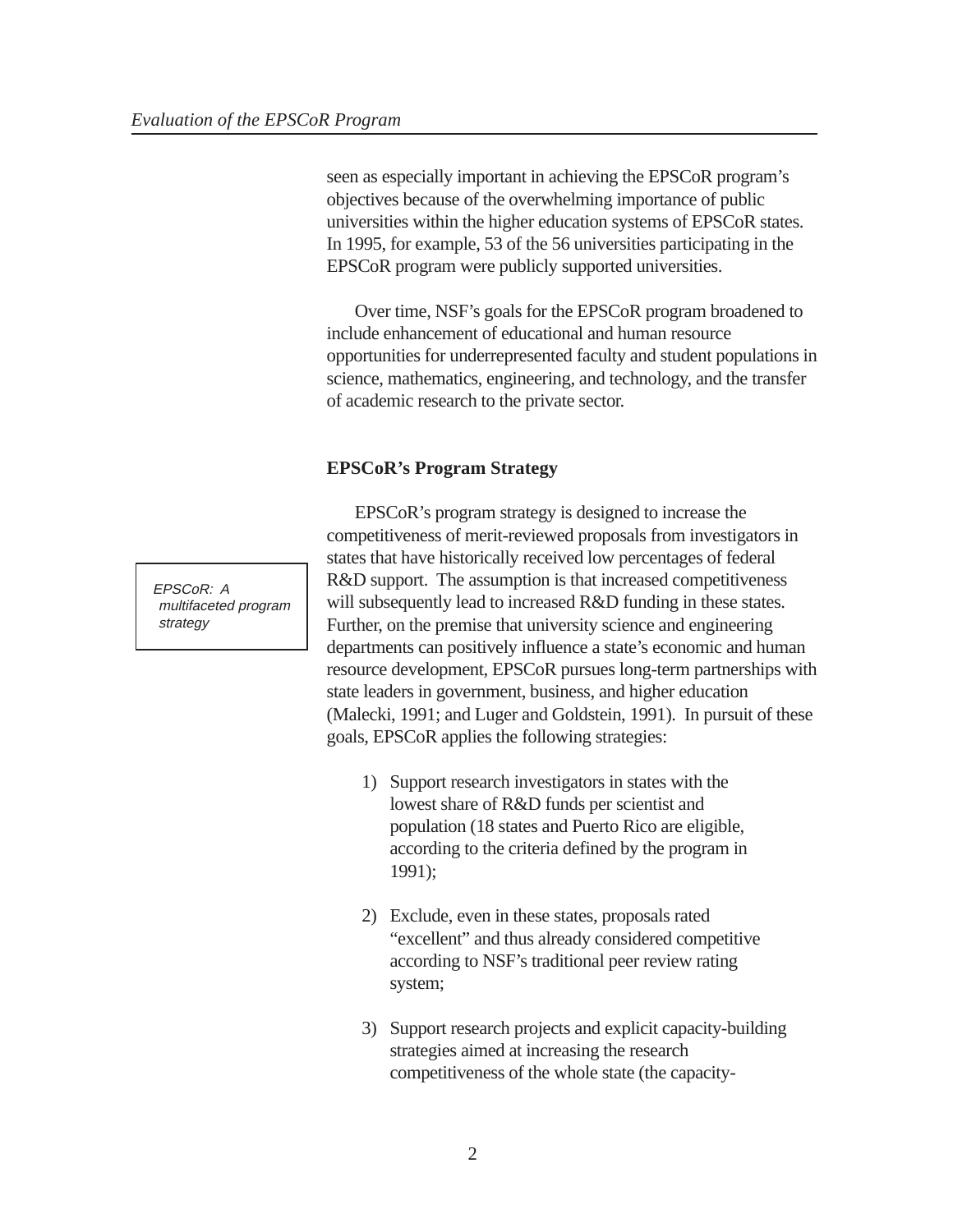building aspect was critical because of the long-term expectation of increased research funding, going beyond support from the EPSCoR program itself); and

4) Support groups of related research projects within and across universities (*research clusters*)—rather than single investigators—as a means of promoting longterm, sustainable increases in institutional research competitiveness.

Although the strategies appear to focus on individual or groups of research projects, EPSCoR's vision from the onset was systemic. The program always has sought to strengthen the entire s*cience and technology (S&T)* infrastructure in an eligible state—thereby increasing the ability of EPSCoR researchers to compete for federal and private sector R&D funding and accelerating the movement of EPSCoR researchers and institutions into the mainstream of federal and private sector R&D support.

#### **Non-Federal Cost Sharing**

The EPSCoR partnership between NSF and eligible states requires investment by both partners. A one-to-one dollar match was required for the awards made from 1980 to 1994.

#### **Infrastructure Improvement**

In preparing to submit a proposal, an EPSCoR steering committee within each eligible state was expected to have undertaken a comprehensive analysis of the strengths and opportunities for developing its research institutions in support of the state's overall R&D objectives. Examples of infrastructure activities EPSCoR has funded include the following:

Start-up funding for new faculty, including *seed funding* of faculty research leading to the submission of competitive grant proposals;

…systemic and sustainable change…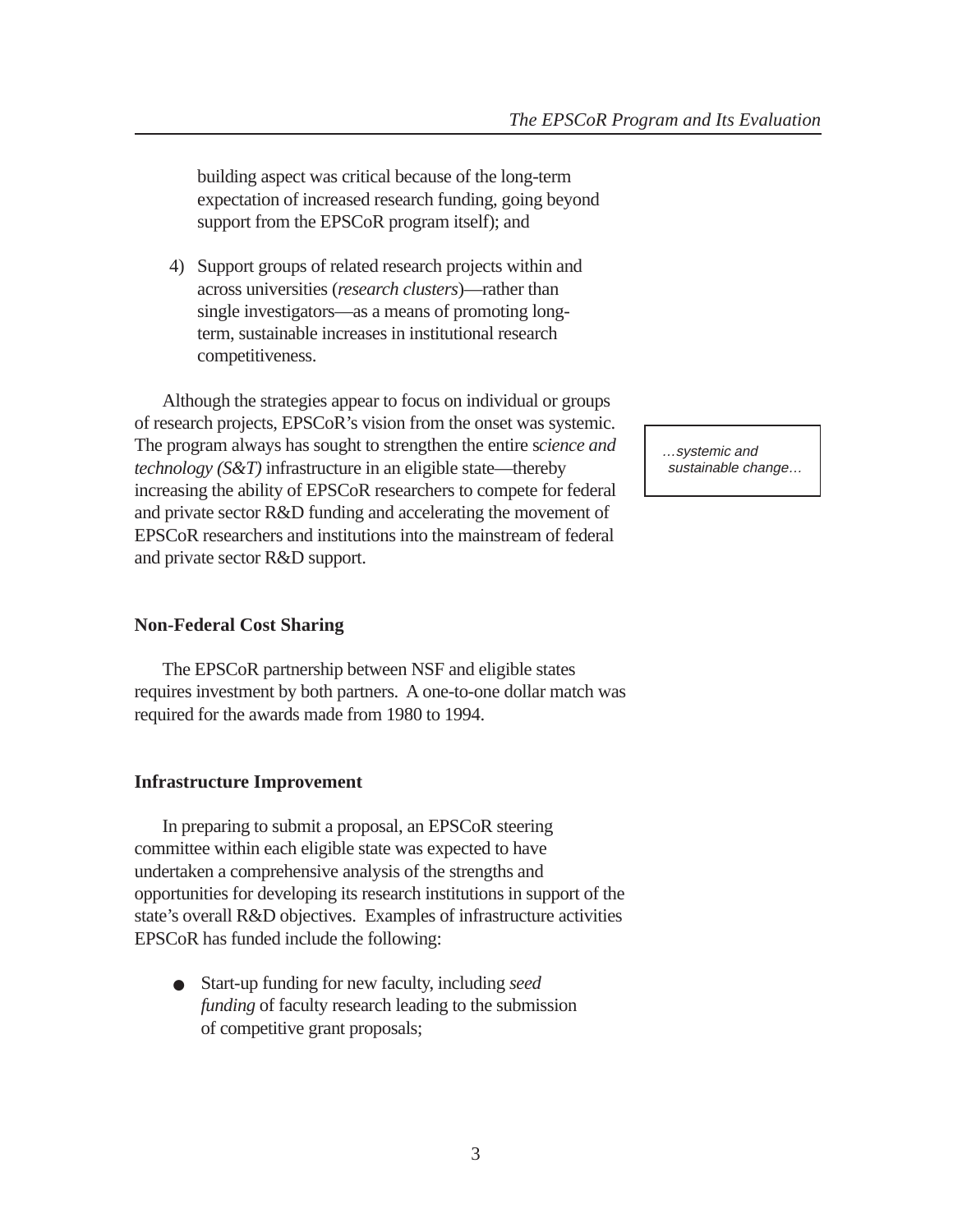- Faculty exchange programs with major research centers;
- Acquisition of state-of-the-art research instrumentation and development of nationally competitive high-performance computing and networking capabilities;
- Partnerships between the state's research universities and the private sector;
- Innovations in graduate education that will expand student career options and facilitate the entry of individuals from traditionally underrepresented groups (that is, African-Americans, Hispanics, Native Americans, Pacific Islanders, women, and the physically disabled) into high-demand S&T fields;
- Funding of senior faculty to 1) work with newly developing S&T businesses; 2) serve as policy advisors for state legislatures and S&T agencies; 3) serve as senior postdoctoral associates in established department- or institution-wide research programs; 4) develop new educational technologies and delivery systems; or 5) create new career alternatives for young scientists; and
- Creation of graduate research training groups, or similar appropriate mechanisms, that integrate education and research, encourage multi-disciplinary educational experiences, or establish links with industry and national laboratories.

The NSF initiated the EPSCoR program in *Fiscal Year (FY)* 1978 with seven planning grants. From that time through FY1996, the program awarded \$182.2 million in grants and cooperative agreements. Participating in the program by the end of the period were 18 states and the Commonwealth of Puerto Rico. The states were Alabama, Arkansas, Idaho, Kansas, Kentucky, Louisiana, Maine, Mississippi, Montana, Nebraska, Nevada, North Dakota,

"…18 states and Puerto Rico…"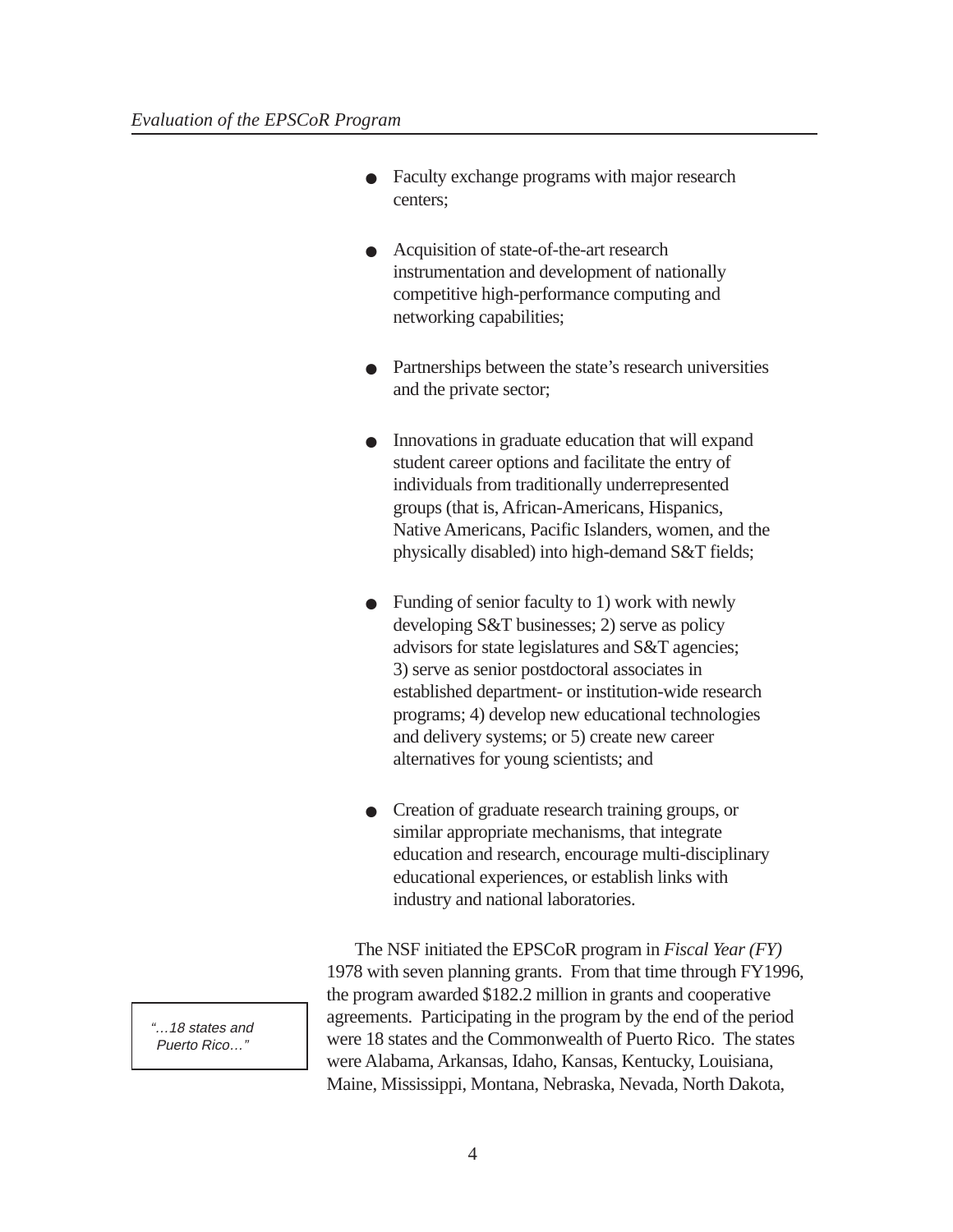<span id="page-12-0"></span>Oklahoma, South Carolina, South Dakota, Vermont, West Virginia, and Wyoming.

By 1994, EPSCoR had been operational for over 15 years and the NSF decided that, as part of its plan to evaluate the programs of the Directorate for Education and Human Resources, the time had come to look at whether the EPSCoR program was achieving its intended outcomes. This evaluation of the EPSCoR program covers the period 1980–1994, with 1994 as the last year for which R&D expenditures were available at the time of the evaluation. The evaluation thus does not cover changes or developments in the EPSCoR program after 1995.

The EPSCoR evaluation—conducted by COSMOS Corporation—was designed with two objectives in mind: 1) to determine whether EPSCoR had an influence on reducing the pre-existing geographical concentration of federal R&D funds—that is, whether participating states and universities had increased their share of federal academic research funds over a 14-year period (1980– 1994) and, if so, 2) to identify the EPSCoR program strategies responsible for improving state government and university competitiveness in acquiring the additional research support.

#### **The Evaluation Team**

The design and conduct of the evaluation were carried out by a COSMOS research team in consultation with a variety of experts. First, the team convened an EPSCoR Workgroup, consisting of EPSCoR leaders (see box, p. 6), to provide advice to the evaluation. Next, the team met (twice) with an expert group of advisors, who discussed the design and preliminary findings (see box on this page). Finally, the team commissioned two special papers by two additional experts (Gumport,

*2. What Is the EPSCoR Evaluation?*

#### *Expert Group of Advisors*

Dr. James R. Durig Dean, College of Arts and Sciences University of Missouri-Kansas City

Dr. William Massy Stanford Institute for Higher Education Research Stanford University

Dr. Norine Noonan Vice President for Research and of the Graduate School Florida Institute of Technology

Dr. Karen Seashore Louis Associate Dean, College of **Education** University of Minnesota

Dr. Reginald Wilson Senior Scholar American Council on Education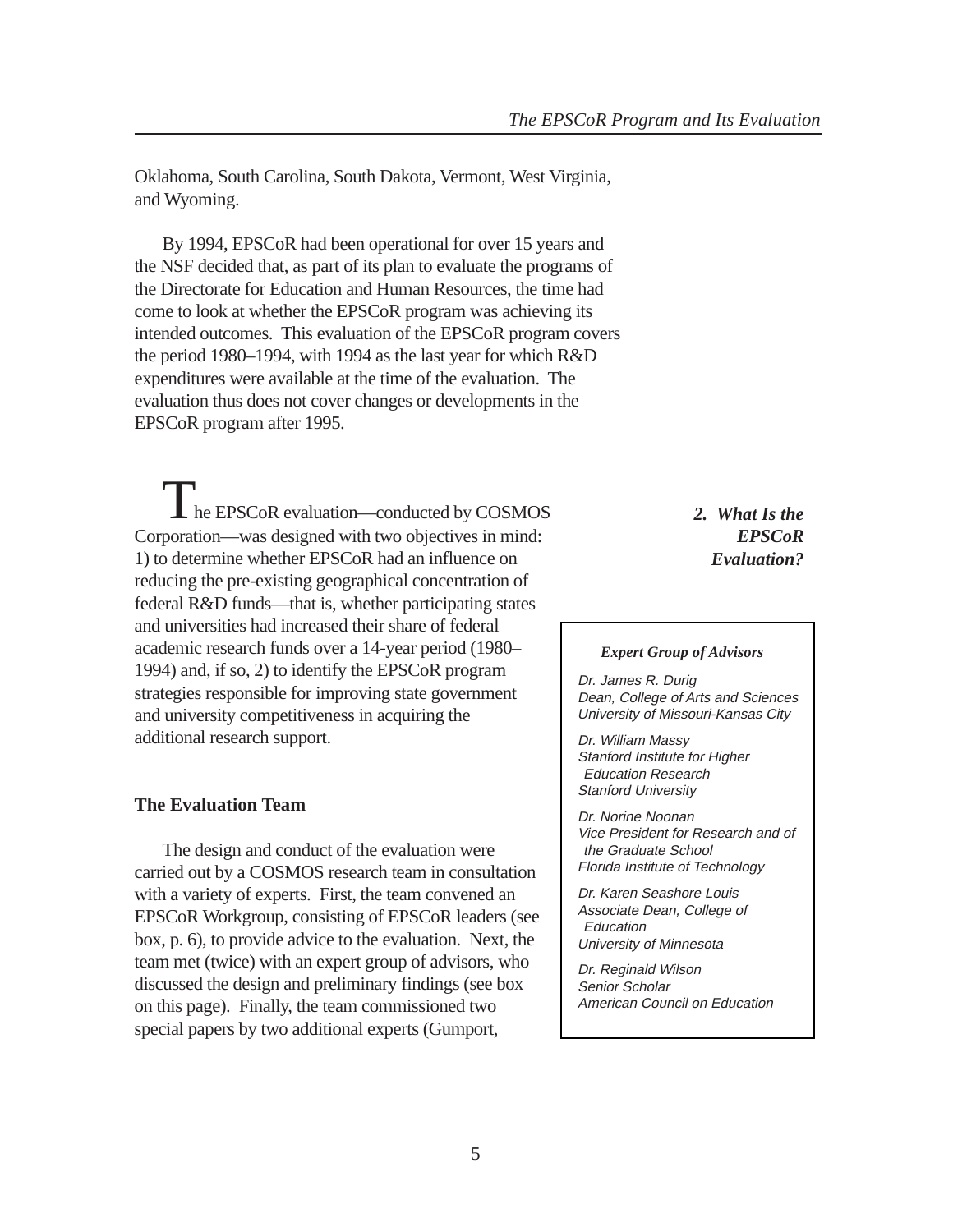#### *EPSCoR Workgroup*

Dr. Judith Bailey (EPSCoR Committee Member) Vice President, Research University of Maine

Dr. Colin Bennett (EPSCoR Principal Investigator) Department of Mathematics University of South Carolina

Dr. Philip Boudjouk (EPSCoR Project Director) Distinguished Professor and Project Director North Dakota State University

Dr. Hans Brisch (EPSCoR Committee Chair) **Chancellor** Oklahoma State Regents for Higher Education

Dr. Daryle Busch (EPSCoR Principal Investigator) The Kansas Program for Molecular Design, Synthesis, and Applications of Macromolecular Materials and Supramolecular Systems University of Kansas

Dr. Delwood Collins (EPSCoR Committee Member) Vice President for Research and Graduate **Studies** University of Kentucky

Dr. Collis R. Geren

(EPSCoR Project Director and Committee Chair) Dean of Graduate School Associate Vice Chancellor for Research University of Arkansas

Dr. Randolph V. Lewis (EPSCoR Project Director and Committee Member) Department of Molecular Biology University of Wyoming

Dr. Ralph Powe (EPSCoR Project Director and Committee Chair) Vice President for Research Mississippi State University

Dr. Barbara Wright (EPSCoR Principal Investigator) Division of Biological Science University of Montana

1996; and Hackett, 1996) to serve as background to the entire evaluation design.<sup>2</sup>

#### **The Evaluation Design**

EPSCoR had deliberately selected the states with the lowest R&D activity in the United States. Consequently, a control group design could not be implemented by the evaluation. An alternative design was to test a causal model of EPSCoR using a theory-based model. The theory-based approach could not yield the same degree of certainty as a control group design. However, the extent to which the model could be supported by empirical evidence and alternative explanations ruled out, the more confidence the NSF, Congress, and other stakeholders would have in the model's specifications regarding claims for EPSCoR's effects on R&D funding outcomes.

The EPSCoR model investigated by COSMOS was specified as a series of hypothesized causal links depicted in Exhibit 1, which presupposes the following critical steps:

- The EPSCoR-funded research projects should be at a level verging on national competitiveness but not yet nationally competitive (left part of Exhibit 1);
- EPSCoR's funds also should lead to improvements in university research infrastructures and university-state government relationships in support of R&D (middle part of Exhibit 1);

 $\_$ 

<sup>2</sup> Copies of these papers are available from COSMOS Corporation, 3 Bethesda Metro Center, Suite 950, Bethesda, MD 20814, phone 301-215-9100.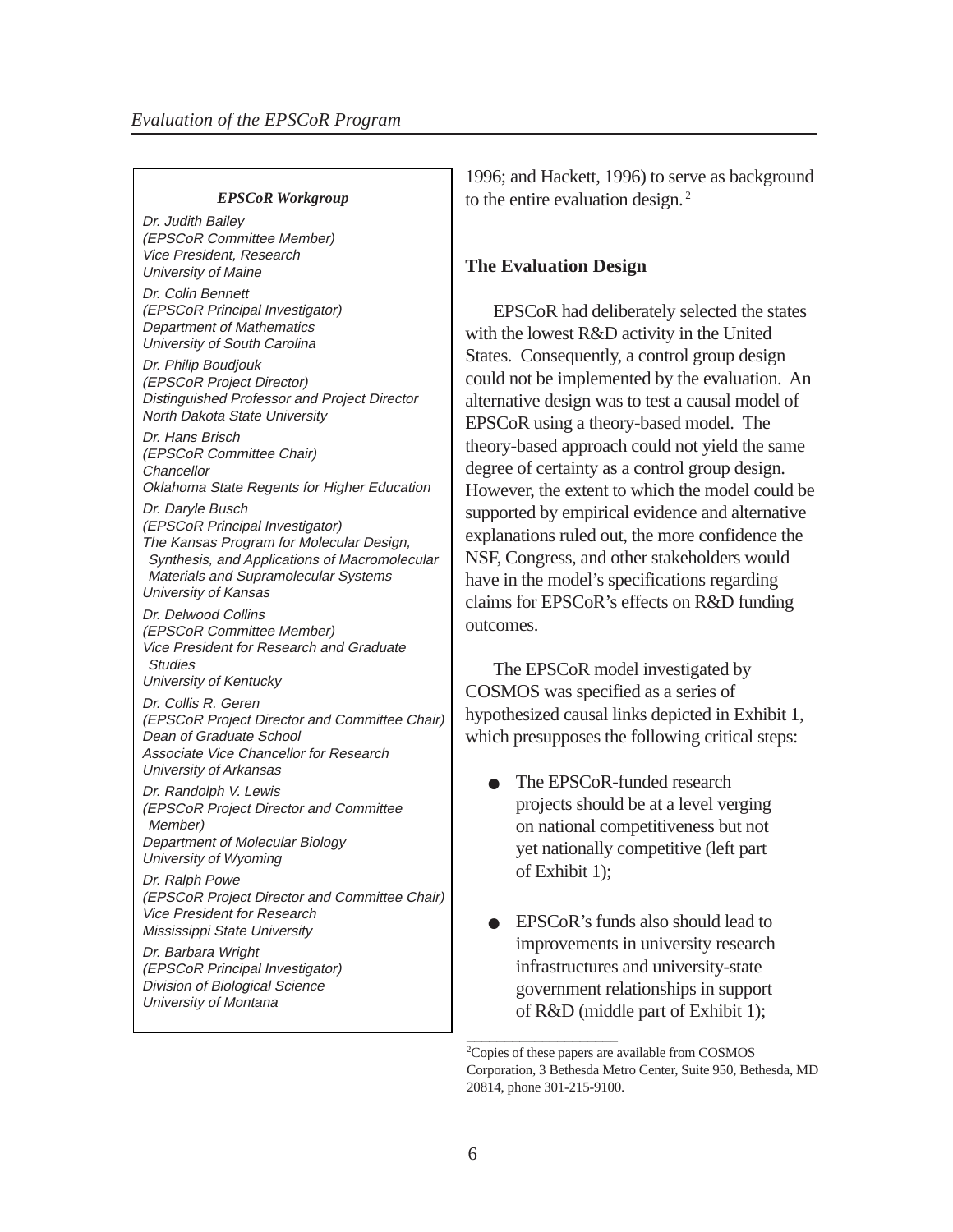## **Exhibit 1**

#### **HYPOTHESIZED PROGRAM EVENTS IN EPSCoR STATES**

<span id="page-14-0"></span>

Source: Robert K. Yin and Irwin Feller, EPSCoR Evaluation (draft report), COSMOS Corporation, Bethesda, Maryland, 1997.

- The funded research projects, together with improvements in university research infrastructures and state capabilities, should lead to more scientifically competitive research (right part of Exhibit 1); and
- The increased research competitiveness should lead to an increased share of R&D funding for the state (right part of Exhibit 1).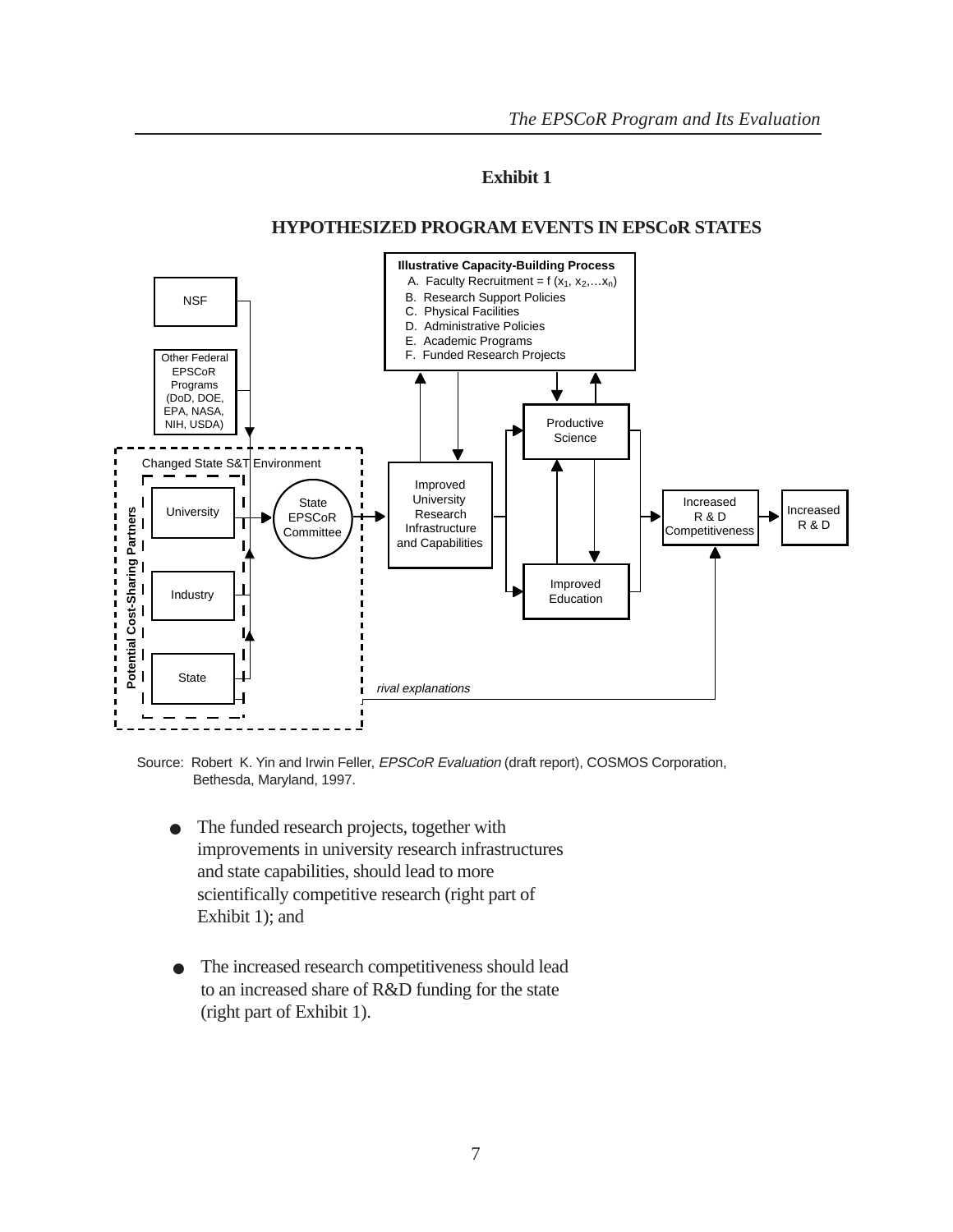Four evaluation questions

The evaluation sought the answers to four main questions, reflecting the presumed conditions in Exhibit 1:

- 1) *Did EPSCoR target research investigators and groups that were nearly, but not yet, nationally competitive?*Projects funded by EPSCoR should neither have been already nationally competitive (and thus able to compete without EPSCoR's "stimulation") nor significantly below national peer review norms for acceptable research. Therefore, the evaluation reviewed funded proposals to confirm that these proposals fell within the "good" to "very good" range of NSF's standard scoring system for peer review—but neither above nor below this range.
- 2) *Did EPSCoR's funded projects influence changes in university research infrastructures and universitystate government relationships?*In site visits to five EPSCoR states, the evaluation examined the organizational structures and policies of EPSCoRsupported universities for systemic changes that could be attributed to EPSCoR. Fourteen of 16 universities in the five states were visited in 1995 and 1996, during which time the evaluation team collected data from interviews and observations and reviewed documentary and archival evidence.

The evaluation also examined the EPSCoR states' financial and administrative policies toward university-sponsored research. They tried to determine, in particular, 1) the role of a state's EPSCoR steering committee in policy changes (if any); 2) the effect of NSF's matching requirement on participation; and 3) the influence of inter-institutional relationships among participating universities. The site visits, therefore, included collecting data (through interviews and reviews of documentary evidence) about the state university, state government, and industry in the five sampled states.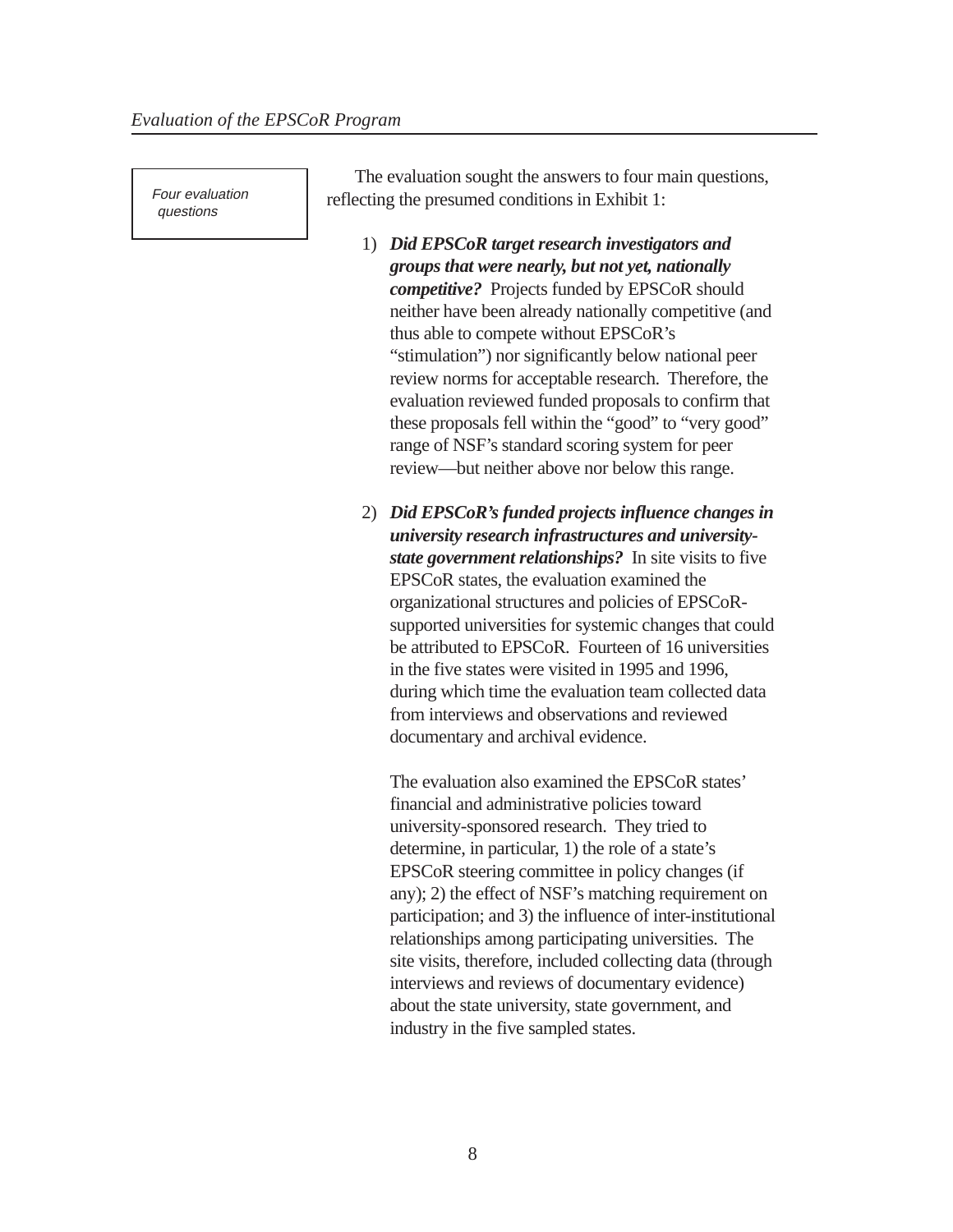- 3) *Did the quality of academic research performed by EPSCoR recipients become more scientifically competitive?* To gauge whether the quality of academic research had improved in EPSCoR states, thus becoming more competitive, the evaluation used two measures:
	- Acceptance of papers on the EPSCoR-funded research by academic publications; and
	- The award of follow-on external funding to EPSCoR-funded researchers.

The evaluation reviewed NSF monitoring report data on research productivity for 86 EPSCoR research clusters funded between 1992 and 1996. To the extent that EPSCoR-supported research projects could be associated with subsequent academic publications and external funding, it might plausibly be argued that EPSCoR was producing more competitive scientists—who would be better able to compete for merit-based federal research dollars.

4) *Was there an increase in the EPSCoR states' share of funded research?*The evaluation charted changes in the proportion of federal research funds received by EPSCoR versus non-EPSCoR states over four points in time: 1980, 1985, 1990, and 1994. These changes were taken to be the main indicator of the EPSCoR program's effects. The evaluation also looked at the EPSCoR states' share of NSF funding for the same period to track any concomitant changes.

To address these questions, the evaluation team collected data by using a variety of procedures. First, evidence about R&D funding, derived from NSF's ongoing science resource studies, was analyzed. Second, information about EPSCoR's funding practices was based on an analysis of NSF's records of its individual research awards and interviews with former and current NSF program officers. Third, the evaluation team made multiple site visits, over a nine-month period, to five representative EPSCoR states (and 14 campuses in those

Main outcome of interest: states' share of funded research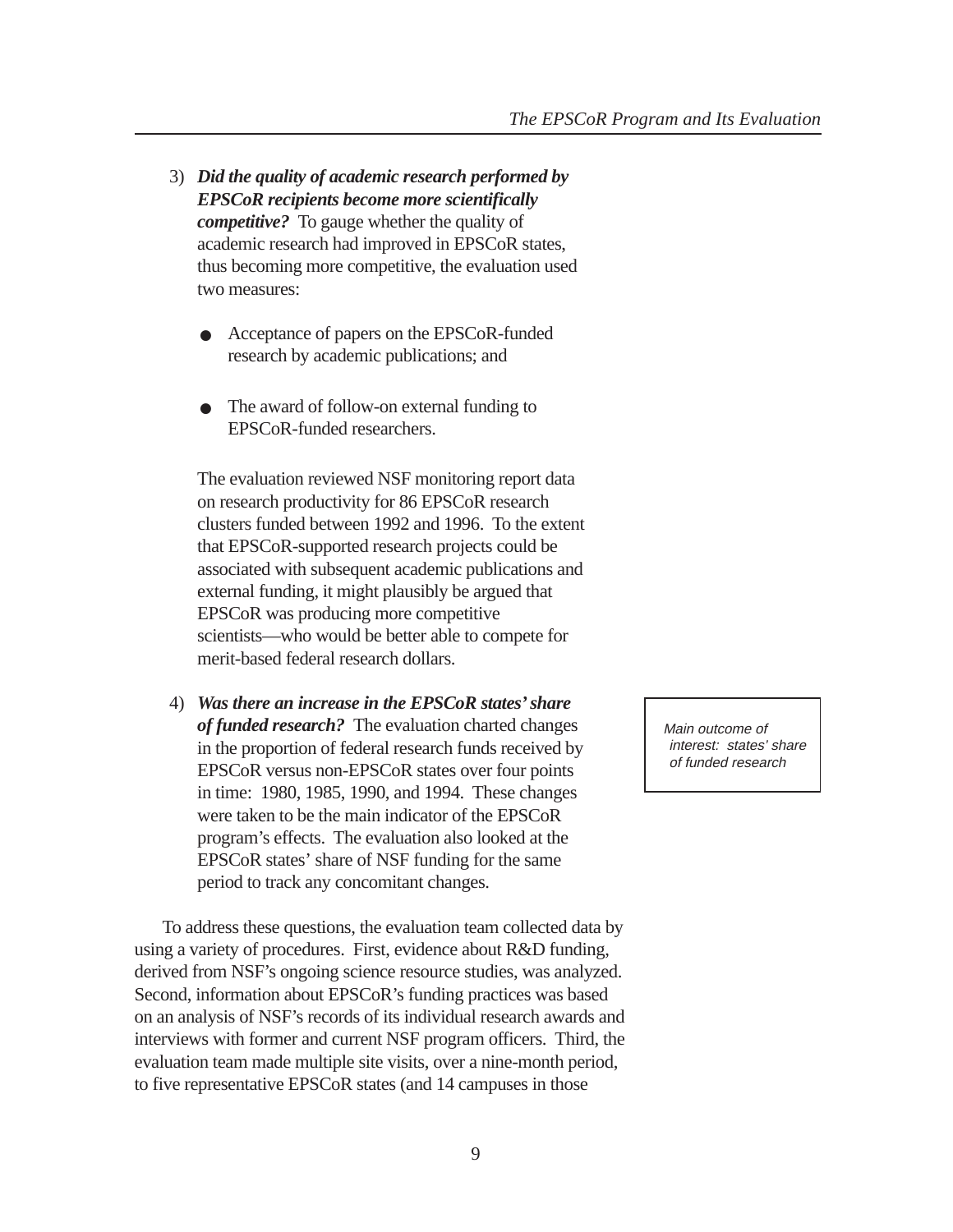<span id="page-17-0"></span>states), to collect data about EPSCoR funded research projects, state S&T developments, and university research policies and practices. Many individuals were interviewed and numerous documents collected during these site visits. Finally, information about EPSCoR-related scientific publications and subsequent funding was derived from COSMOS's monitoring work for the EPSCoR program conducted from 1994 to 1996, in which all 19 states were the subjects of site visits and in which principal investigators were asked to submit copies of their publications for the team's review.

The evaluation's findings and conclusions responding to the four evaluation questions are presented in Section B. The results are organized around three major themes:

- 1. EPSCoR funding in practice (Question 1);
- 2. Changes in R&D funding (Question 4); and
- 3. EPSCoR's influence on university infrastructure, university-government-industry relationships, and university competitiveness (Questions 2 and 3).

In Section C, the evaluation presents the implications of the findings for EPSCoR policy and program operations. First, however, the main evaluation conclusions (based on the data in Section B) are previewed below.

The EPSCoR program's objective was to reduce the geographic concentration of federal R&D funds in the United States and its territories. The most direct measure of this desired impact was a comparison of changes in the share of federal R&D expenditures (and NSF obligations) across states between 1980 and 1994. For EPSCoR to demonstrate a positive impact, 1) the EPSCoR states' share of R&D funding would have had to increase relative to the non-EPSCoR states' share, and 2) EPSCoR's program strategies would have had to show plausible influence in producing the observed increase in R&D funding share.

*3. What Were the Evaluation's Main Conclusions? (A Preview)*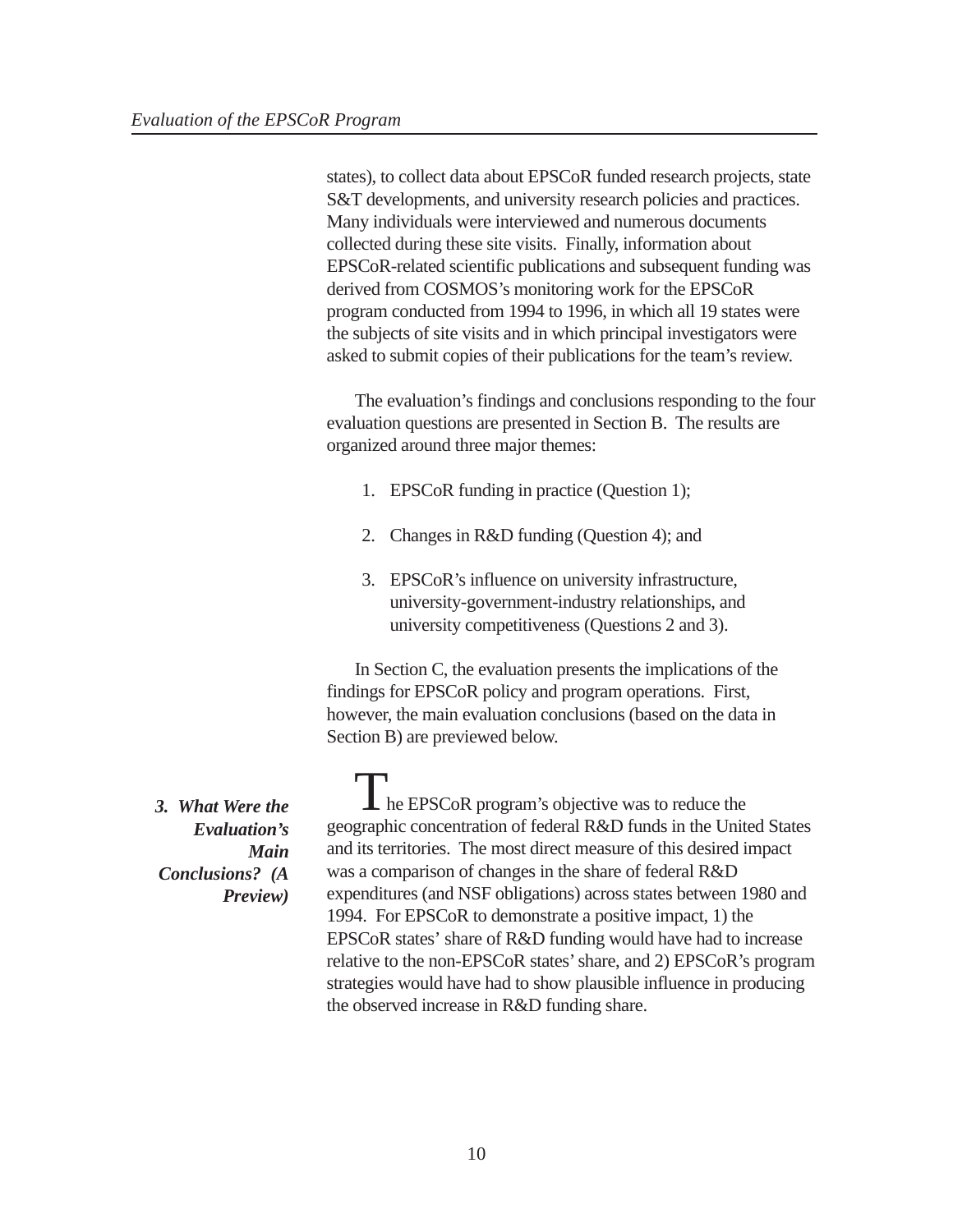#### **EPSCoR States Increased Their Share of Federal R&D Funding**

From 1980 to 1994, EPSCoR states' share of federal R&D funding increased from .25 percent to .40 percent per state, or from \$10.1 million to \$50.5 million, per state. (The "per state" assessment is given because the program continually added newly eligible states during this period of time; overall, the EPSCoR states' share of federal R&D funding represented 7.65 percent or \$960 million by 1994). EPSCoR states' shares of NSF funding showed a similar pattern of increase. Although the increases were small in absolute terms, the increases represent a successful outcome for the EPSCoR program (during the same period, the non-EPSCoR states' shares decreased).3

## **Some of EPSCoR's Program Strategies Appear to Have Been Responsible for Increasing Federal R&D Funding in EPSCoR States**

Within each EPSCoR state, the program required the formation of a statewide steering committee, to represent the R&D interests of key organizations and sectors of the state (EPSCoR Program Solicitation, 1989a). The committee assumed a pre-review function over the component research projects that formed a state's overall proposal to NSF. Thus, the steering committee engaged in a peer review process that involved out-of-state experts. In many states, such innovation in itself created a new S&T environment and a foundation for increased R&D competitiveness.

#### **EPSCoR Influenced the States' S&T Environments through the Steering Committees and the State Funding Match Requirement**

The EPSCoR steering committees and the state funding match requirement promoted dialogues, planning, and new S&T initiatives. \_\_\_\_\_\_\_\_\_\_\_\_\_\_\_\_\_\_\_\_

EPSCoR states' share did increase.

EPSCoR's program strategies did influence some of the results.

<sup>&</sup>lt;sup>3</sup>During the entire period from 1978 to 1996, NSF's cumulative investment in the EPSCoR program amounted to \$182.2 million, or less than 1 percent of the NSF budget during this period; other non-NSF EPSCoR programs had just started around 1994 and had not made significant investments during the 1978–1994 period.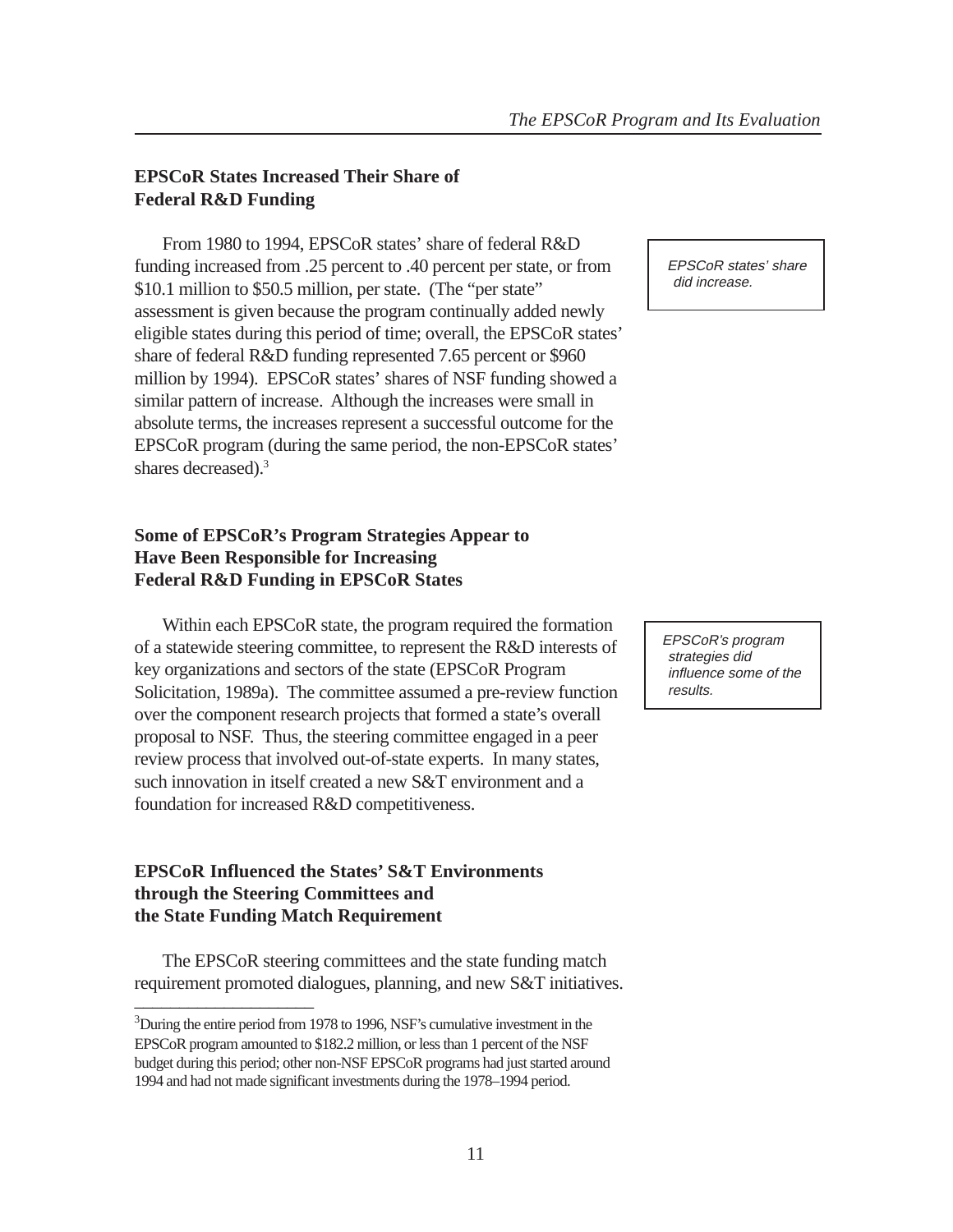In particular, the steering committees opened communications between state university research officials and their counterparts in business, industry, and state government. This led to the identification of state research priorities that factored in the combined resources of a state's university system with the unique opportunities offered by a state's natural or institutional environment. EPSCoR's one-to-one dollar match requirement helped to focus the states' R&D priorities and to foster collaboration among universities and between universities and state government and industry. State governments' willingness or ability to provide the required matching funds, however, has been a recurring problem in some states.

The EPSCoR steering committees usually served as the initial opportunity for research collaboration among a state's universities and between the universities and state government agencies and industry. These collaborations were institutionalized in many instances through the development of formal consortium relationships, state S&T plans, new S&T agencies, and state science advisory councils.

#### **EPSCoR Enhanced Some Aspects of Universities' Orientation to Research**

Compared to its effects on the states' S&T environments, EPSCoR's influence on university policies or resources devoted to research was not significant. However, the EPSCoR awards did stimulate inter-university collaboration (in some cases overcoming strong, traditional rivalries), heighten university-industry research collaboration, install more rigorous standards of peer review, and create new interdisciplinary research facilities. EPSCoR also enabled state universities to offer larger and competitive startup packages to attract talented new faculty, which tended to increase the research orientation of state university faculties in the sciences.

EPSCoR-supported research also showed evidence of scientific productivity and, hence, competitiveness. This was evident from the number of subsequent academic publications and external funding awards associated with the EPSCoR-supported research projects.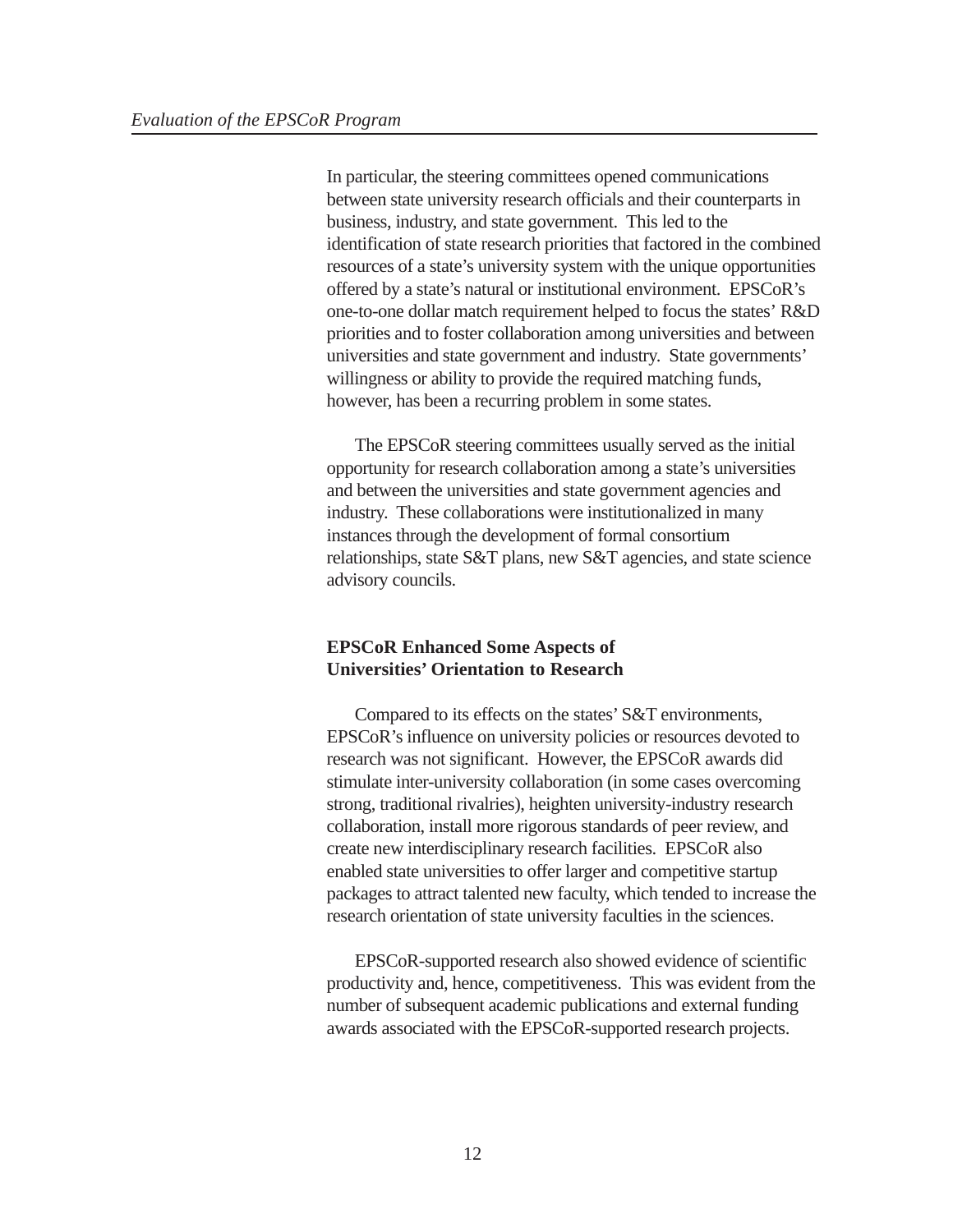# <span id="page-20-0"></span>**SECTION B**

Evaluation Findings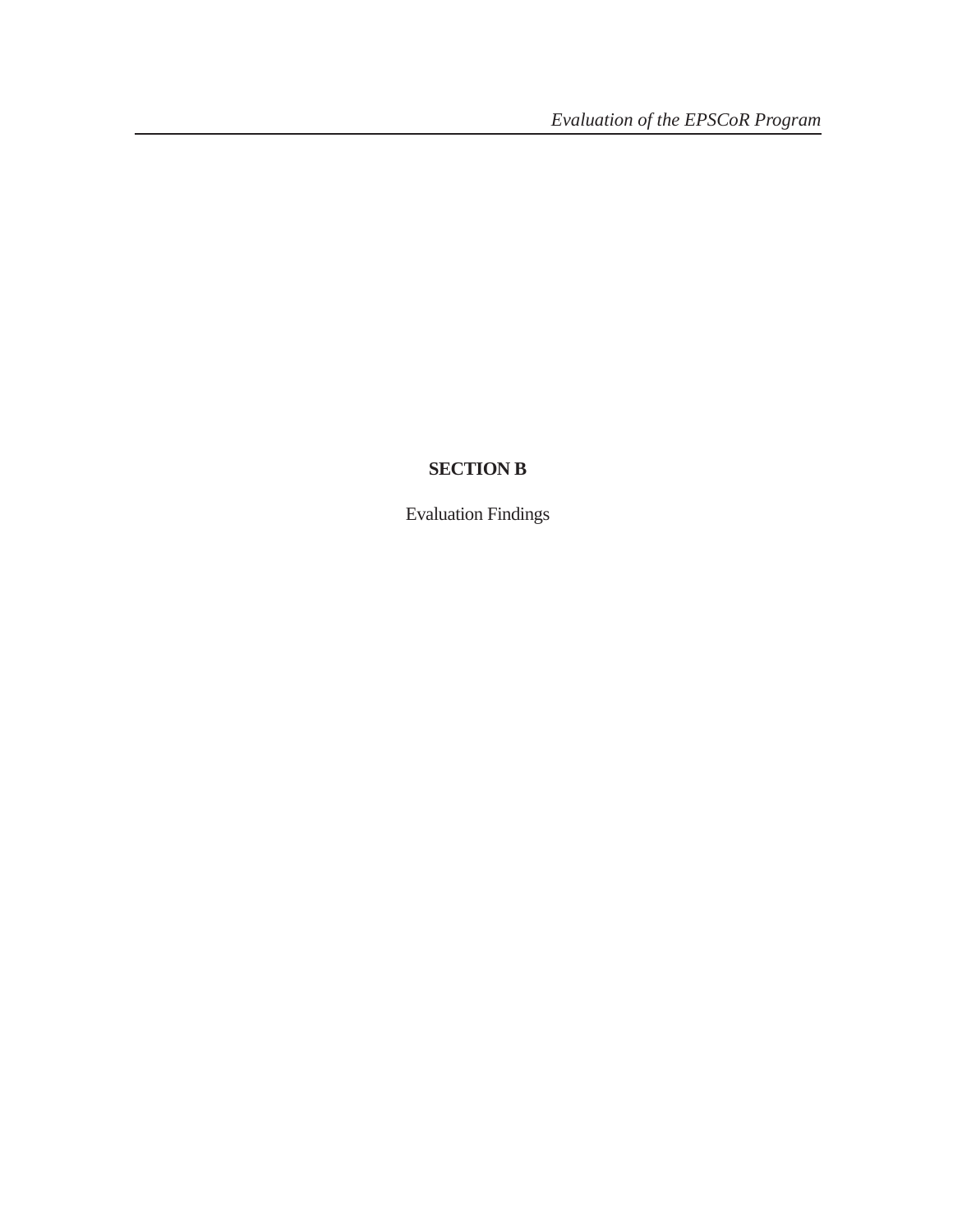<span id="page-21-0"></span>EPSCoR was charged with the mission of "improving" the quality of science, not just funding high-quality science. Similarly, EPSCoR's mission was to increase research "competitiveness," not just fund research that was already competitive. To achieve these aims, EPSCoR's strategy was to fund proposals that were judged "good" or "very good" but not "excellent" under the peer review process. The expectation was that the research experience gained would help scientists become more competitive in obtaining external funding support in the future.

An important part of the evaluation was, therefore, to verify that EPSCoR did indeed implement this atypical funding policy. The EPSCoR model assumed that the funded research projects were just short of being nationally competitive. It was further assumed that the resulting enhancement in research competitiveness would produce increased R&D funding. Findings on these issues follow.

#### **Evaluation of EPSCoR Proposals**

\_\_\_\_\_\_\_\_\_\_\_\_\_\_\_\_\_\_\_\_

The evaluation analyzed a sample of 48 EPSCoR proposals from 10 states for the period 1991–1992.4 These proposals had been peerreviewed using the NSF's traditional proposal rating system of 5=excellent, 4=very good, 3=good, 2=fair, and 1=poor. To compute a mean reviewer score, the responses of approximately five reviewers for each proposal were averaged, classifying the proposals according to the following categories:

● **Category 1:** Proposals with a mean score between 5.0 and 4.6 (those judged excellent, which should have excluded them from EPSCoR consideration and resulted in their investigators' being referred directly to the pertinent NSF Directorate for peer review);

*4. What Was EPSCoR's Funding Practice?*

<sup>&</sup>lt;sup>4</sup>EPSCoR's competitions are not held annually, and the sample, therefore, represents one of only five cycles of EPSCoR competitions during the 1978–1994 period.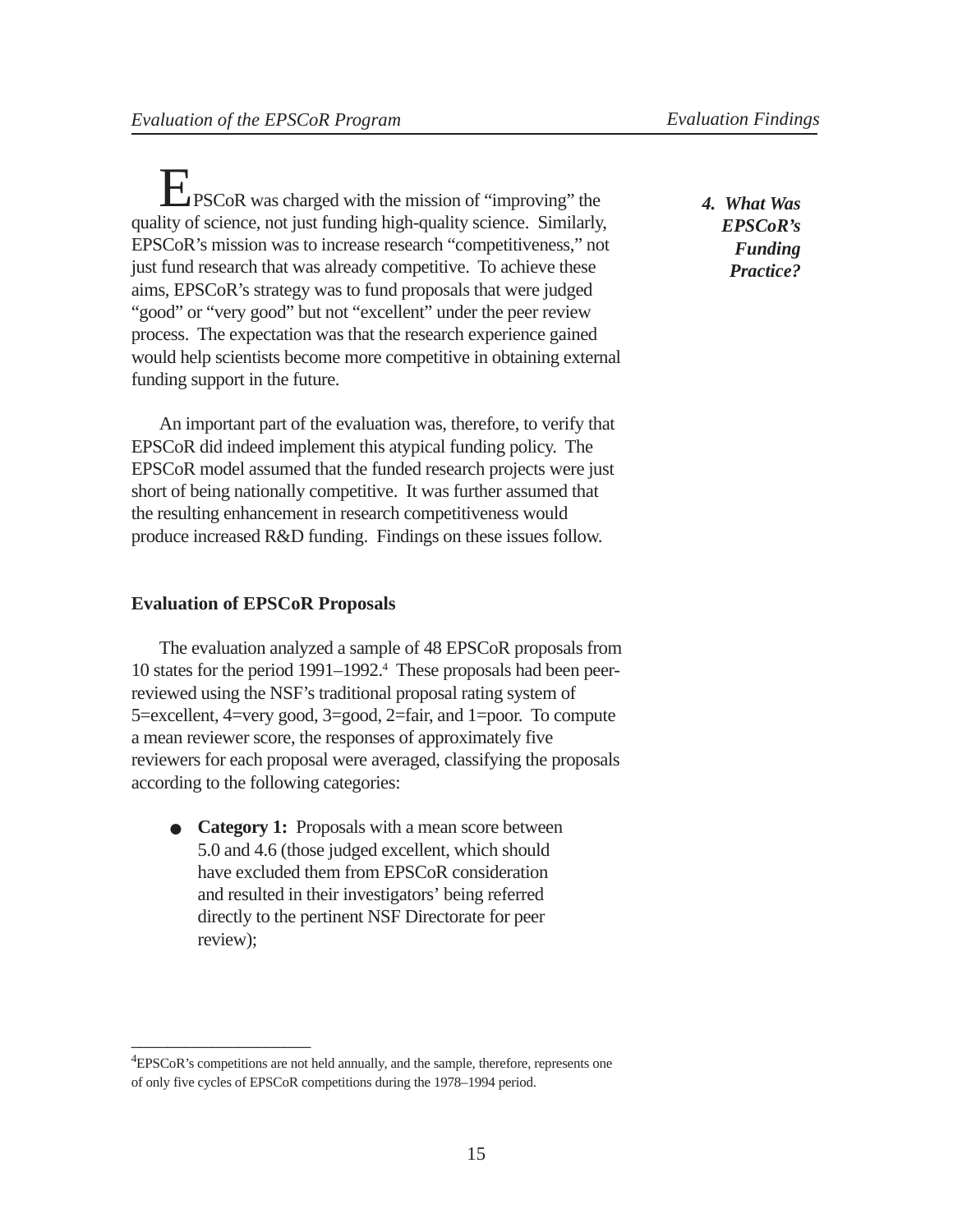- **Category 2:** Those with an average score between 4.5 and 3.0 (considered appropriate for EPSCoR support); and
- **Category 3:** Those receiving an average score of 2.9 or below (which should have excluded them because of low quality).

The evaluation compared the actual award decisions with the funding decisions that would have been predicted from the preceding criteria. Critically, the evaluation also examined reviewers' comments about their ratings.

#### **Nearly 10 Percent of Scientifically Excellent Proposals Were Excluded (Rightfully) from EPSCoR Program Funding**

Had funding decisions been based solely on the peer reviewers' scores, 11 of the 48 proposals that fell into Category 1 should have been excluded; the 34 that fell into Category 2 should have been funded; and the 3 proposals that fell into Category 3 should have been excluded. However, only 2 of the 11 proposals in Category 1 were excluded, while 2 of the 34 proposals in Category 2 were incorrectly excluded.

The examination of the reviewers' explanations of their rating revealed that the reviewers were using two different definitions of the "excellent" criterion. That is, the EPSCoR reviewers rated a proposal as excellent either because they considered it to be "scientifically excellent" (in which case the proposal should have been excluded) or an "excellent fit" for the EPSCoR program (in which case the proposal should not have been excluded). When these critical differences in meaning were taken into account, only 4 of the 11 proposals originally defined as excellent were found to have been judged "excellent" in the sense of scientific excellence. Further, the 2 "good-to-very-good" proposals that were excluded had their ratings downgraded by reviewers because they thought that the proposed work was already of too high scientific quality and therefore *not a good fit for the EPSCoR program*. In effect, the actual funding decisions were much closer to the predicted pattern than the raw peer reviewer scores indicated.

"Excellent": scientifically excellent or excellent for EPSCoR?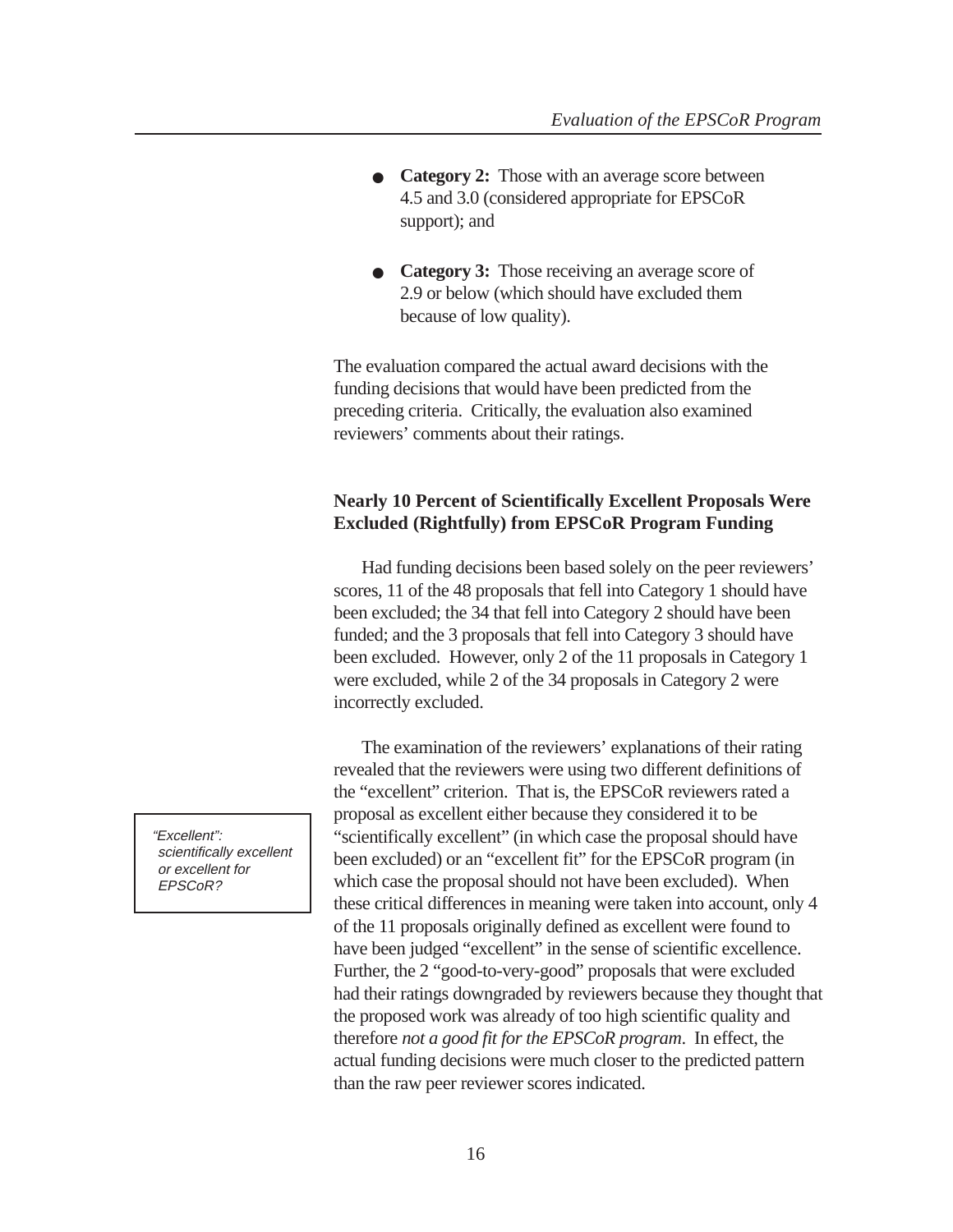<span id="page-23-0"></span>Overall, EPSCoR had excluded four scientifically excellent proposals, which constituted the top cohort of about ten percent of the 48 proposals. To the extent that this proportion may have existed in other EPSCoR competitions, the evaluation concluded that the EPSCoR program did implement its program mandate—"to stimulate competitive research"—and not to fund alreadycompetitive research. Further, the program has had to accomplish its goals—whether in terms of increased share of R&D funds (discussed next) or improvements in scientific competitiveness (discussed later)—without the benefit of the most competitive and outstanding cohort of proposals from the EPSCoR states.5

To determine whether the EPSCoR program had achieved its<br>concentration of primary objective of reducing the undue geographic concentration of R&D funds, the evaluation had to determine whether the EPSCoR states had increased their share of *federal academic R&D funding,* reflected by annual data on R&D *expenditures*. Also of interest was whether the EPSCoR states had increased their share of NSF R&D funding. However, state-by-state data for NSF are reported only for R&D *obligations*.

Since the end of World War II, most of the academic R&D funding has come from the federal sector, although this federal share declined from about 68 to 60 percent between 1980 and 1995 (see Exhibit 2).

Also, the NSF share of federal R&D obligations, historically, has been a distant second to that of the National Institutes of Health (NIH) and has declined somewhat over the past 20 years—from about 20 percent to about 17 percent (see Exhibit 3).

For the EPSCoR program, the main findings were as follows.

<sup>5</sup>Whether the same funding practice has been continued since 1994 was beyond the scope of the evaluation.

\_\_\_\_\_\_\_\_\_\_\_\_\_\_\_\_\_\_\_\_

*5. Was EPSCoR Associated with Changes in Academic R&D Funding?*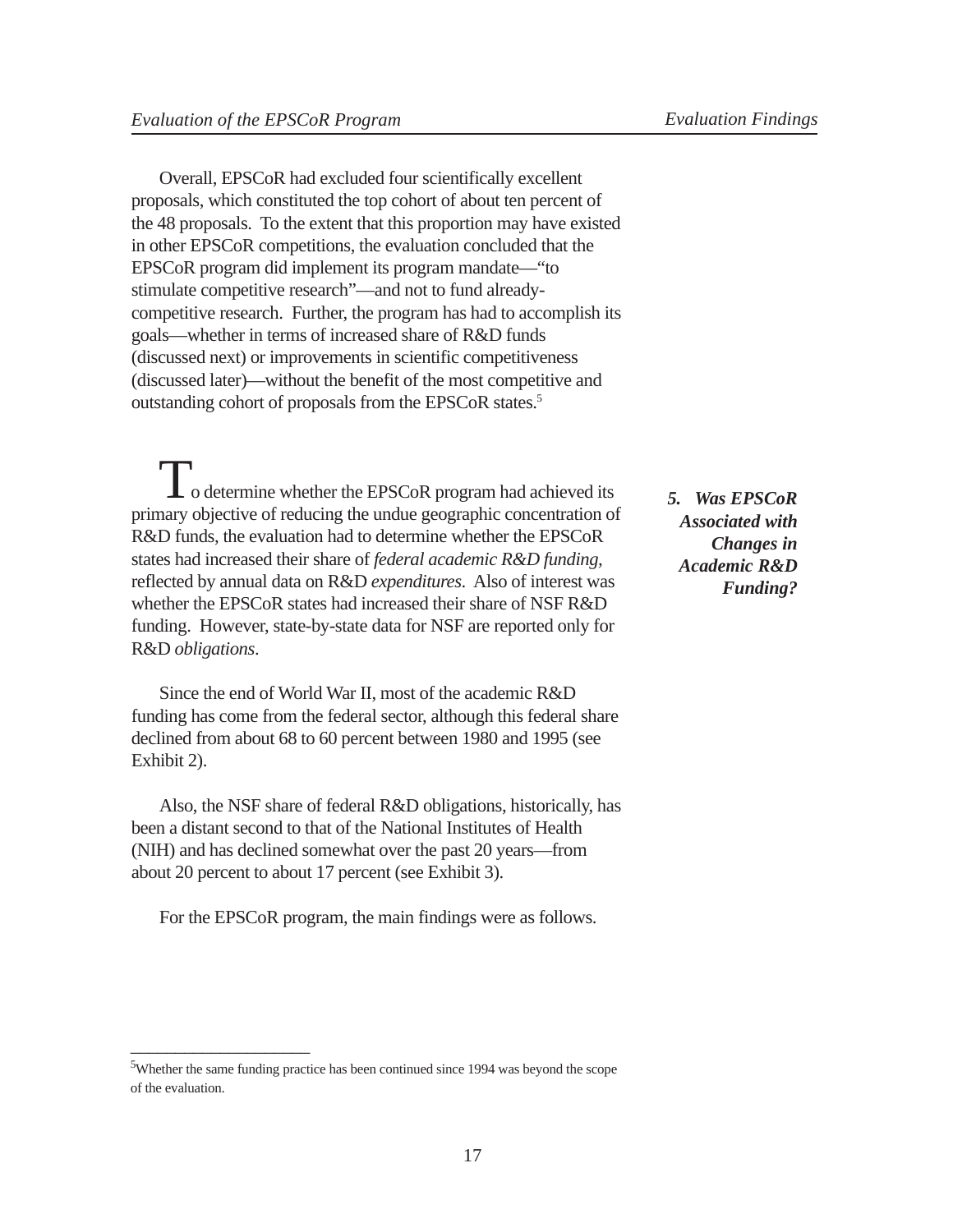#### **Exhibit 2**

#### <span id="page-24-0"></span>**PERCENT SHARE OF ACADEMIC R&D EXPENDITURES, BY SECTOR (selected years, 1980**–**1995)**

| Year  | Federal<br><b>Government</b> | State/Local<br><b>Government</b> | <b>Industry</b> | <b>Academic</b><br><b>Institutions</b> | <b>All Other</b><br><b>Sources</b> |
|-------|------------------------------|----------------------------------|-----------------|----------------------------------------|------------------------------------|
| 1980  | 67.6                         | 8.1                              | 3.9             | 13.8                                   | 6.6                                |
| 1985  | 62.6                         | 7.8                              | 5.81            | 6.7                                    | 7.2                                |
| 1990  | 59.2                         | 8.1                              | 6.9             | 18.5                                   | 7.3                                |
| 1995* | 60.2                         | 7.4                              | 6.9             | 18.1                                   | 7.4                                |

\*1995 figures are estimated.

Source: Science & Engineering Indicators—1996, Appendix Table 5-2, p. 167.

#### **Exhibit 3**

#### **SHARES OF FEDERAL OBLIGATIONS FOR ACADEMIC RESEARCH, BY AGENCY**



Source: Science and Engineering Indicators—1996, Appendix Table 5-9, p. 179.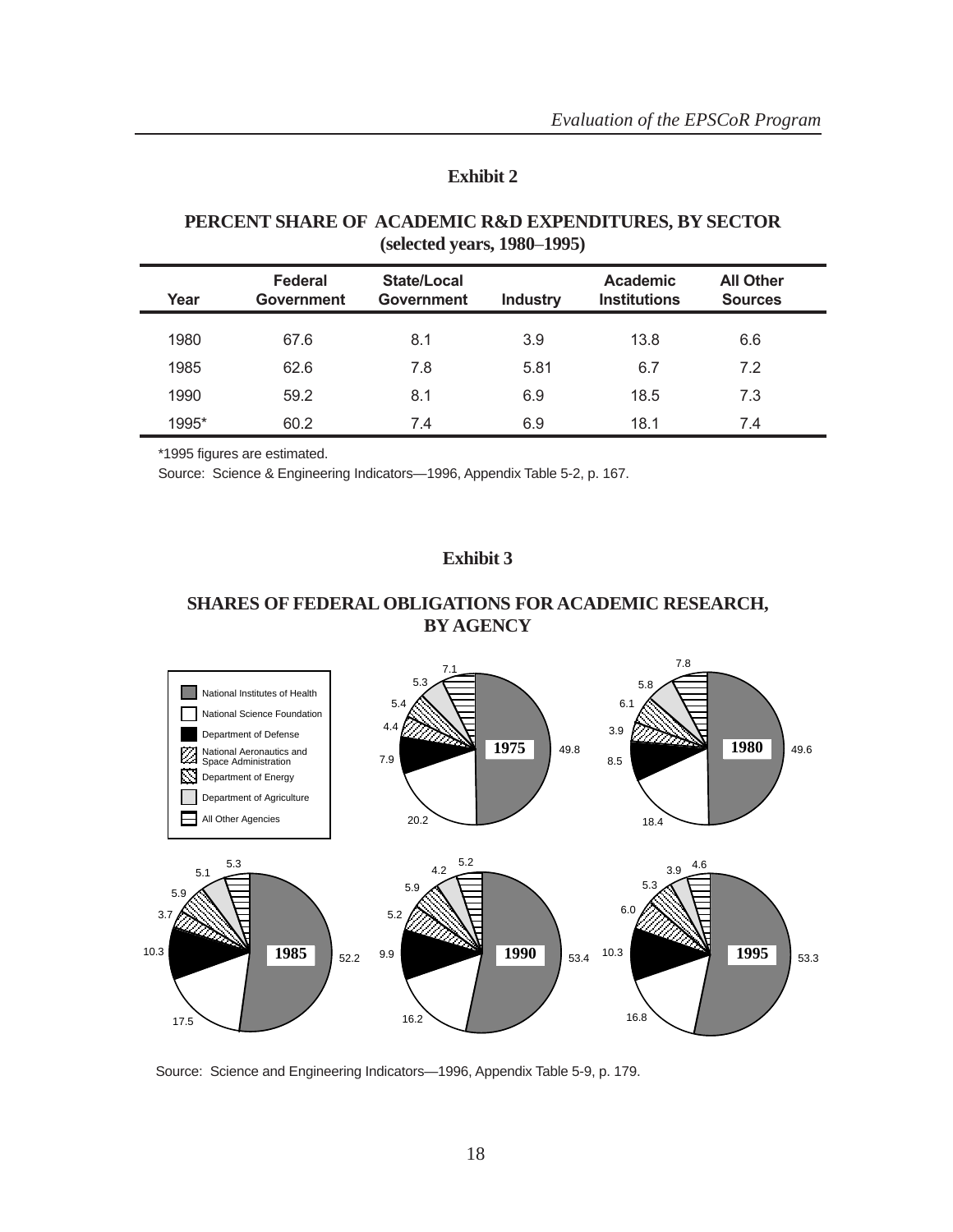#### <span id="page-25-0"></span>**EPSCoR States Increased Their Share of R&D Funding**

The EPSCoR states increased their aggregate share of federal academic R&D awards from 0.25 percent or \$10.1 million per state in 1980 to 0.40 percent or \$50.5 million per state in 1994. A "per state" unit of analysis was used to assess changes in R&D because the number of states participating in the EPSCoR program changed over time, from 5 to 19 (18 states and Puerto Rico), as new cohorts of states were added to the program in 1988, 1990, and 1992.

Overall, the EPSCoR states' share of federal academic R&D funding represented a 7.65 percent share or \$960 million by 1994 (see Exhibit 4). The observed increase varied by cohort, with the oldest EPSCoR cohorts showing the largest increase in share and the newer cohorts showing the smaller share increases.

For NSF funding, the EPSCoR states' share rose from .26 to .34 percent per state between 1980 and 1994, ending with an overall share of 6.53 percent. Again, on a per state basis, the increase was found for every cohort (see Exhibit 5). However, unlike the federal

EPSCoR states' shares of R&D funds increased from 1980 to 1994.

EPSCoR's states' share of NSF funds also increased…

#### **Exhibit 4**

#### **EPSCoR STATES' SHARE OF FEDERAL ACADEMIC R&D EXPENDITURES (in percent)**

| <b>States/Cohort</b>           | 1980 | 1985 | 1988 | 1990 | 1992 | 1994 | Change |
|--------------------------------|------|------|------|------|------|------|--------|
| 5 states/1979                  | 1.25 | 1.26 | 1.14 | 1.16 | 1.3  | 1.58 | $+.33$ |
| 8 new states/1988              |      |      | 3.42 | 3.54 | 3.46 | 3.57 | $+.15$ |
| 4 new states/1990              |      |      |      | 1.62 | 1.61 | 1.62 |        |
| 2 new states/1992              |      |      |      |      | 0.83 | 0.88 | $+.05$ |
| <b>Total for EPSCoR states</b> | 1.25 | 1.26 | 4.56 | 6.33 | 7.21 | 7.65 |        |
| Per State                      | 0.25 | 0.25 | 0.35 | 0.37 | 0.38 | 0.40 |        |

Source: NSF Survey of Scientific and Engineering Expenditures at Universities and Colleges (supported by NSF Division of Science Resources Studies), 1995.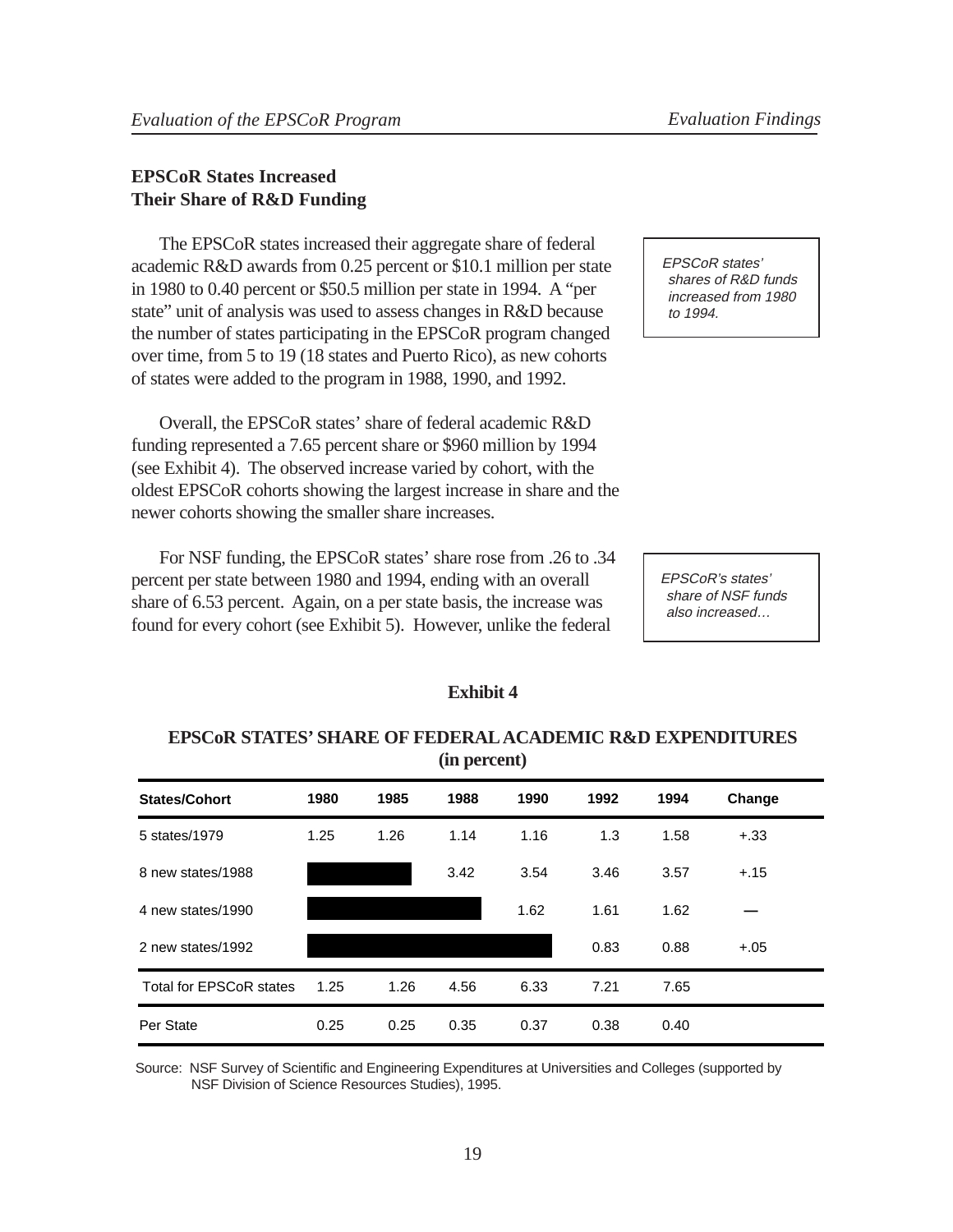#### **Exhibit 5**

<span id="page-26-0"></span>

| <b>Cohort</b>                  | 1980 | 1985 | 1990 |      | 1994 Change |
|--------------------------------|------|------|------|------|-------------|
| 1(5 states)                    | 1.29 | 1.33 | 1.32 | 1.49 | $+.20$      |
| $2(8 \text{ states})$          |      | 1.59 | 2.50 | 2.81 | $+1.22$     |
| $3(6 \text{ states})^*$        |      |      | 1.78 | 2.23 | $+.45$      |
| <b>Total for EPSCoR States</b> | 1.29 | 2.92 | 5.60 | 6.53 |             |
| Per State                      | .26  | -24  | .29  | .34  |             |

#### **EPSCoR STATES' SHARE OF NSF OBLIGATIONS (in percent)**

\*Cohort 3 combines the 1990 cohort (4 states) and the 1992 cohort (2 states) as shown in Exhibit 4.

Source: NSF Survey of Federal Obligations to Universities, Colleges, and Selected Nonprofit Institutions, 1995.

expenditures data, the NSF obligations data showed no relationship between cohort age and funding gains.

Based on the observed changes in federal and NSF shares, it can be concluded that the EPSCoR states' share of R&D funding did increase relative to the shares of the other states. To this extent, EPSCoR was associated with a lessening of the undue geographic concentration of R&D in the United States. Although the changes were small in absolute terms, this was a notable accomplishment in an era when research universities in non-EPSCoR states also were thriving and upgrading substantially.

For instance, Carnegie rankings of universities' research capabilities are based on the volume of doctoral degrees at a university. These rankings showed that, during the same 1980–1994 period, double the number of universities in non-EPSCoR states attained the top Carnegie ranking ("Research I" universities). In other words, EPSCoR's accomplishments of relative increase in R&D share occurred in a highly competitive environment when non-EPSCoR universities were dramatically expanding their research capabilities.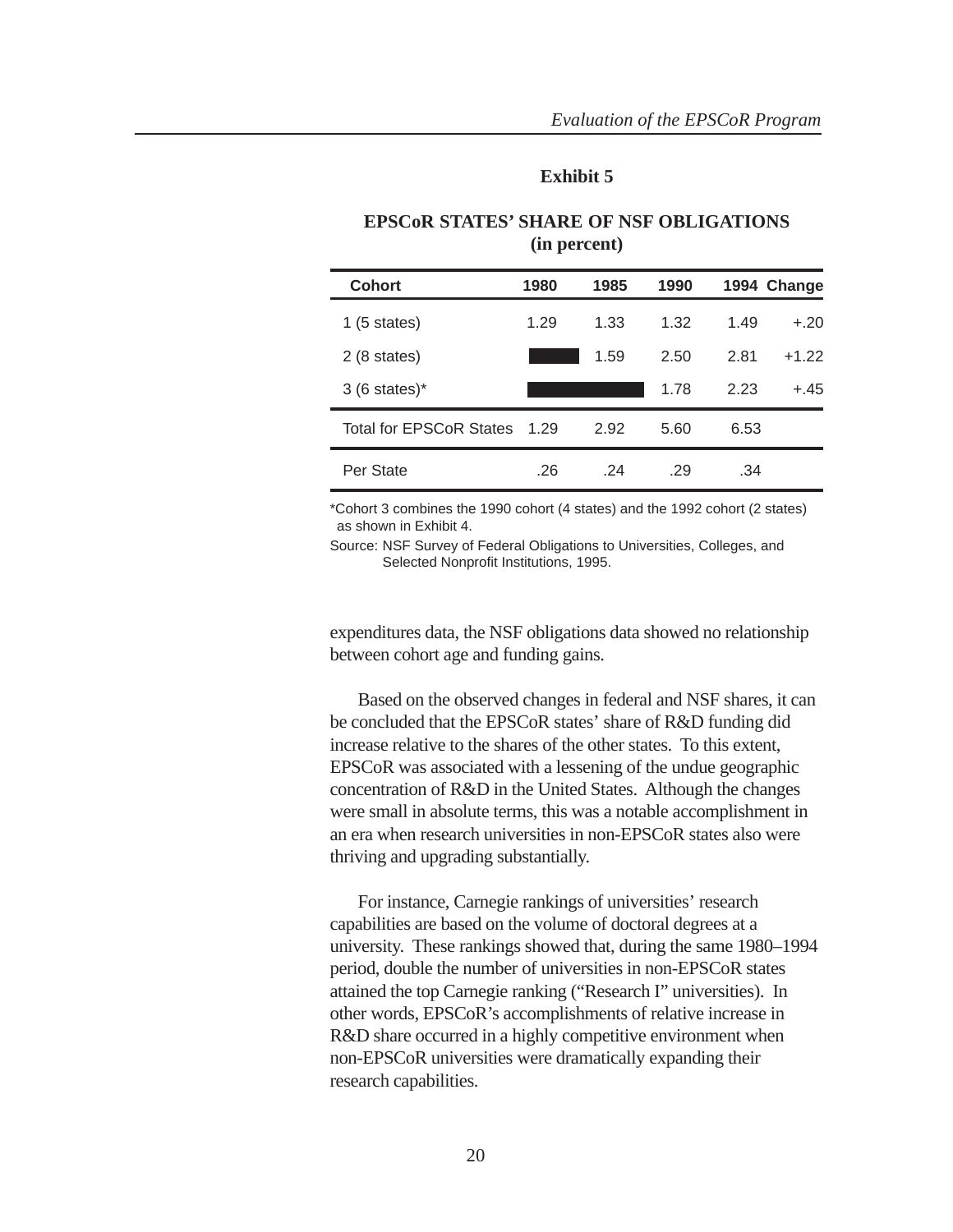## **Other Conditions That May Have Accounted for EPSCoR's Increased R&D Share Are Not Supported**

One might argue that the observed increases in R&D funding in the EPSCoR states could be attributable to conditions other than the EPSCoR program.

An initial consideration was whether the increase in R&D funding was associated with growth in the population, number of students, or even the number of research investigators in the EPSCoR states. Many of the EPSCoR states have relatively small populations or are located in regions undergoing rapid population growth (e.g., Sunbelt states). Consequently, population growth accompanied by presumed growth in students and faculty—could partially account for the increased share in R&D funding.

Examination of this possibility revealed that the average (aggregate) rate of population growth in the EPSCoR states was actually less than that of the non-EPSCoR states during the 1980– 1994 period (9 versus 18 percent respectively). Similarly, within the EPSCoR states as a group, there was no correlation between increases in the EPSCoR states' R&D share and increases in their population. Thus, changes in population could not account for the increases in R&D share.

A second consideration was whether a few of the EPSCoR states had accounted for most of the increase in R&D share, rather than the program as a whole. This possibility arises from a conjecture that the EPSCoR program only derived its apparent gain in share because of a few successful states whose unique circumstances—not the EPSCoR program—accounted for the results. The histogram in Exhibit 6 shows the distribution of share changes (in percent between 1980 and 1994) for each of the EPSCoR states compared to the nation as a whole and the non-EPSCoR states. Exhibit 6 fails to support the conjecture, by showing that over half of the EPSCoR states (10 of 19) exceeded the average share change for the nation and the average share change of the non-EPSCoR states as well.

In sum, the lack of support for these two considerations provides added confidence that the increase in R&D share was a genuine outcome.

Rival explanations are not supported….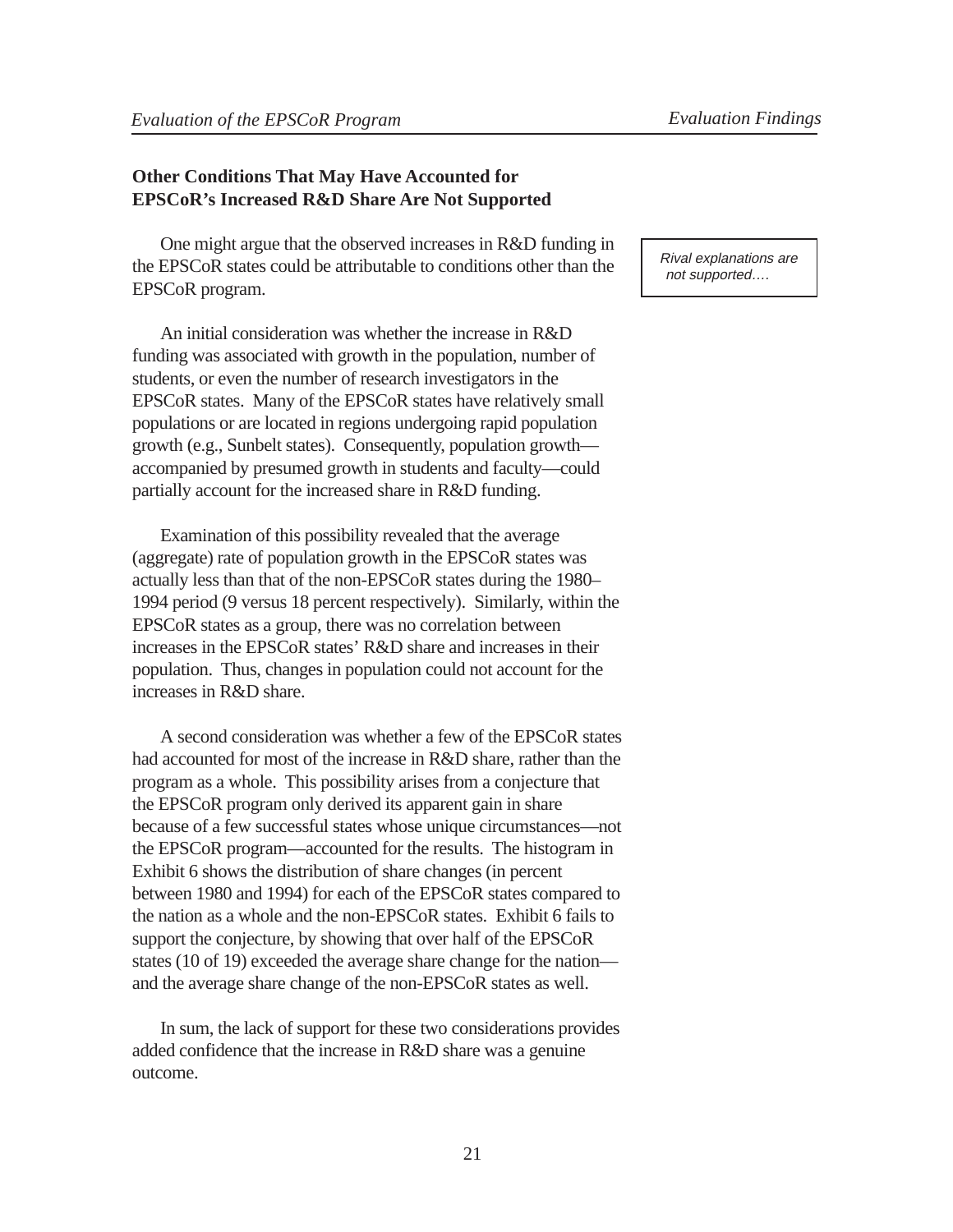#### **Exhibit 6**

<span id="page-28-0"></span>

#### **PERCENTAGE CHANGES IN FEDERAL ACADEMIC R&D BY INDIVIDUAL EPSCoR STATES: 1980–1994**

Source: NSF Survey of Scientific and Engineering Expenditures at Universities and Colleges (supported by NSF Division of Science Resources Studies), 1995.

*6. To What Extent Did EPSCoR Influence University-Government-Industry Relationships, University Research Infrastructures, and Research Competitiveness?*

In addressing whether EPSCoR's strategies influenced state relationships, university research capability, and scientific competitiveness, the evaluation had to consider 1) the nature of a federal-state government partnership program as well as 2) the influence of state-level factors on the EPSCoR strategies used in individual states. Each state, moreover, had its own unique experience with the EPSCoR program.

Reported below are findings drawn from five representative EPSCoR states on the possible causal linkages between EPSCoR's program strategies and the previously discussed R&D funding increases, as conditioned by state-level influences.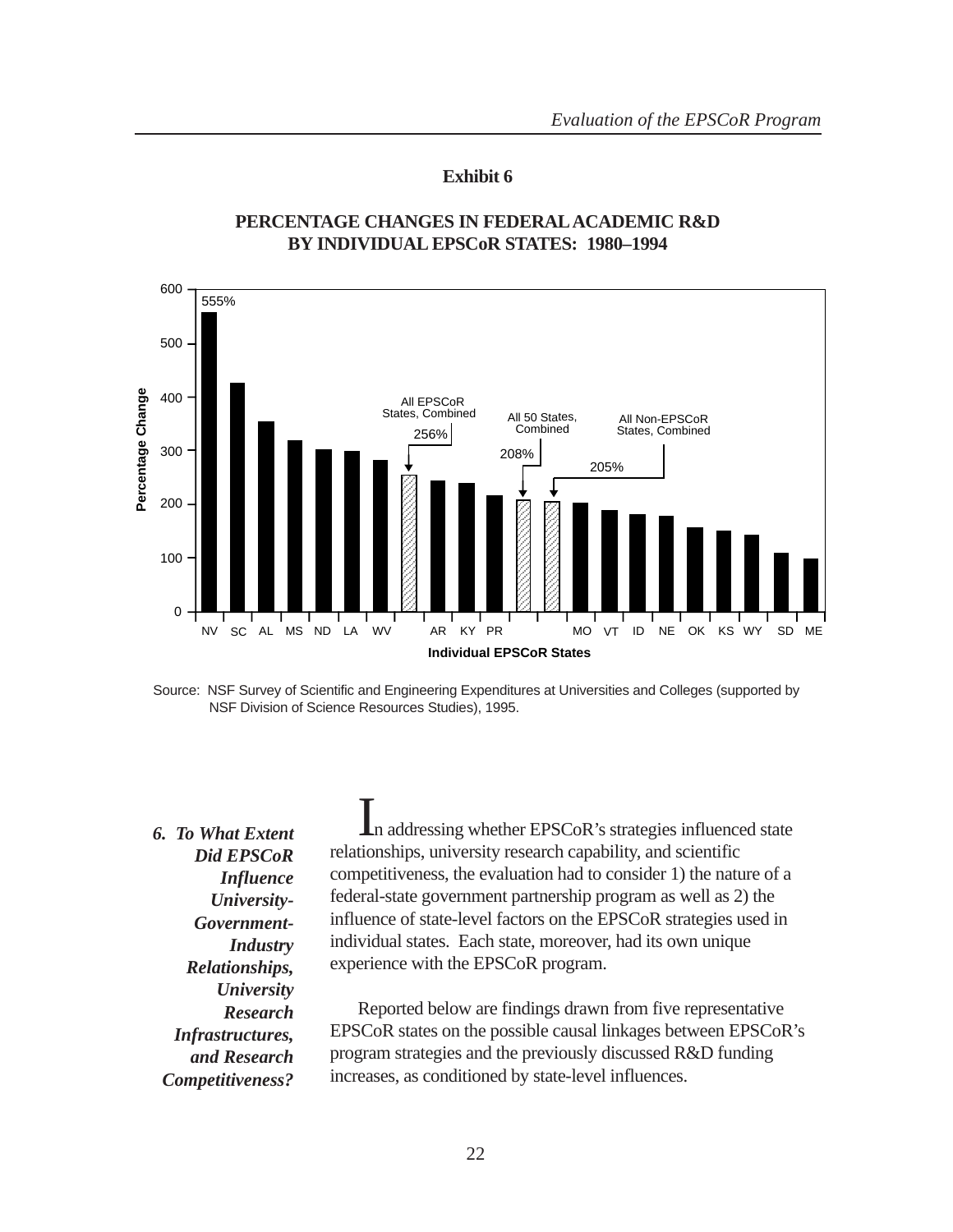# **State-based EPSCoR Steering Committees Helped to Set R&D Priorities, Linking State Interests with Strengthened Within-State Peer Review Processes**

The EPSCoR program required each participating state to form a steering committee that represented key organizations and sectors within the state. From the beginning, NSF signaled the importance of these committees, insisting on participation by a diversity of members from academe, industry, and state government—including a state's best and most senior scientific and technological personnel (Drew, 1985).

Each committee generally had about 12 members, and the committee's first responsibility was to apply for and implement the initial planning award from NSF. The committee also assumed a pre-review function over the research projects proposed to NSF as part of a state's overall proposal and, in so doing, established preliminary peer review processes engaging out-of-state experts. In some states, this was the first occasion for using external experts on a large scale. Such innovation in itself created a new environment and one foundation for increased competitiveness.

Through these steering committees—which became forums for S&T dialogues, planning, and the development of new R&D initiatives in science and technology—EPSCoR influenced the states' S&T environments. This influence was commonly demonstrated in the opening of communication between state university research officials and a state's government and industry representatives. One result was the identification of research priorities that combined state universities' strengths with the unique opportunities offered by a state's natural and institutional environments.

The formation of the steering committees was therefore one of the most important features of the EPSCoR program. These committees could influence a state to create or alter its strategic S&T plan, to establish formal state S&T agencies, and to develop more formal relationships among state universities, federal and statesupported research laboratories, and industry. In short, variations of

Steering committees were one of the most important features of the EPSCoR program.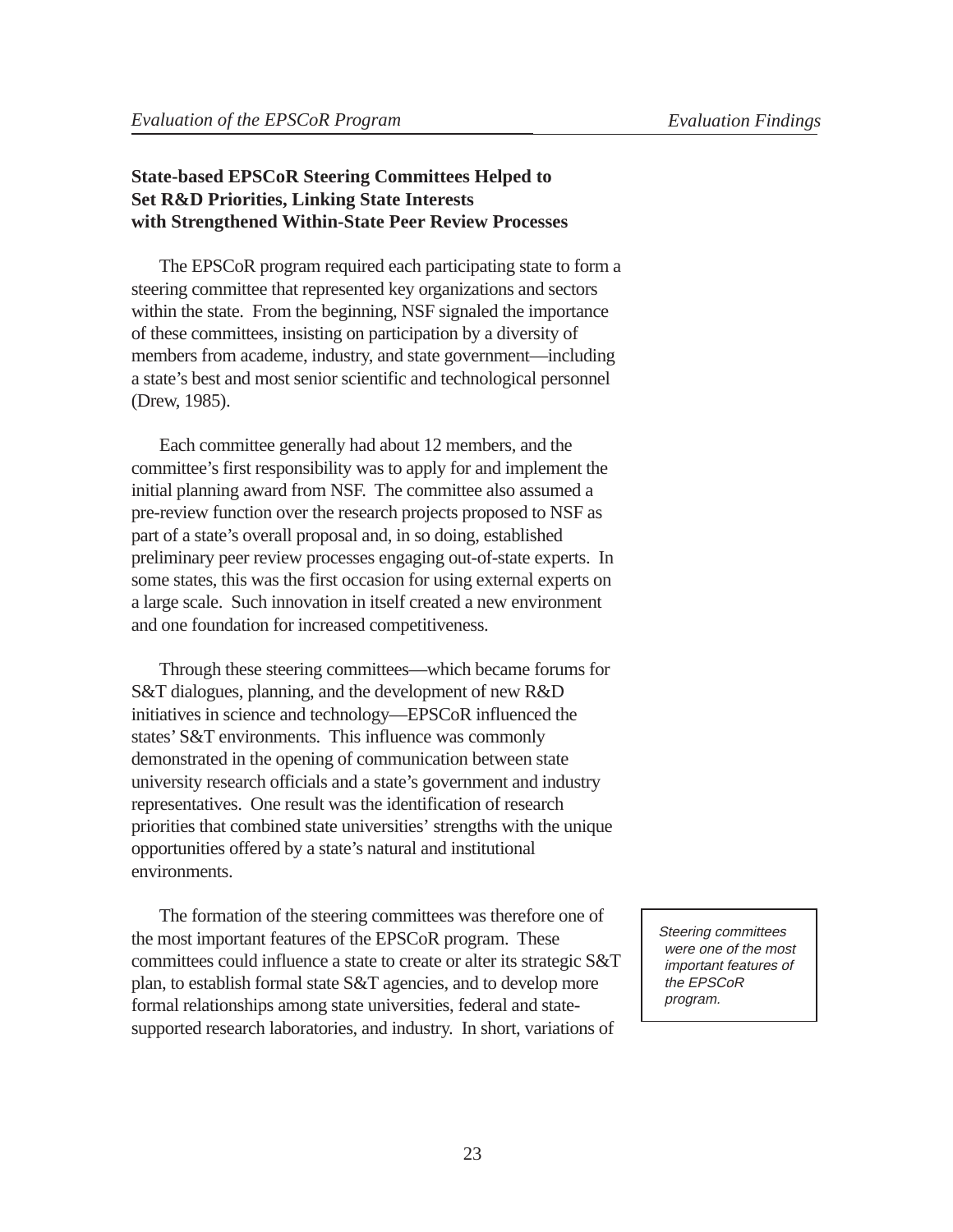the following account (derived from a report on one of the five states the evaluation visited) were found across EPSCoR states:

> *EPSCoR has helped the state's universities to identify areas of research uniquely suited to the state's conditions. Examples include agriculture, such as natural products and physical acoustics (e.g., catfish farmers using sonar to count fish); issues related to distinctive demographic conditions (the state now has the largest controlled study of arteriosclerosis ever attempted, with NIH calling the state the "perfect laboratory" for the study); economic issues of the delta region; and research on water. The research capability, stimulated in part by EPSCoR's early support, is evidenced by new centers across the state, including a center for population studies, a mineral resources institute, and others.*<sup>6</sup>

#### **State Matching Requirements Helped to Tighten the Connection between EPSCoR and State Priorities**

As a direct reflection of EPSCoR's federal-state partnership strategy, EPSCoR called for a \$1-to-\$1 matching requirement, with the requirement only satisfied by newly appropriated funds, not inkind matches (Feller, 1997; and Drew, 1985). Over the years, and for any given state, this requirement sometimes created great challenge, especially under fiscally constrained conditions. On several occasions, universities participating in a state's EPSCoR program had to draw on institutional funds to augment stateappropriated funds to meet the state's matching requirement in its proposal to NSF.

The matching requirement, however, had its intended effect of forcing within-state dialogue over R&D priorities. That is, the matching requirement compelled universities to come together to seek state support, which in turn, influenced the development of common research agendas and collaborative, cross-university

EPSCoR's matching requirements also helped.

\_\_\_\_\_\_\_\_\_\_\_\_\_\_\_\_\_\_\_\_

<sup>&</sup>lt;sup>6</sup>To retain the anonymity of individuals interviewed, the identity of the state is not cited.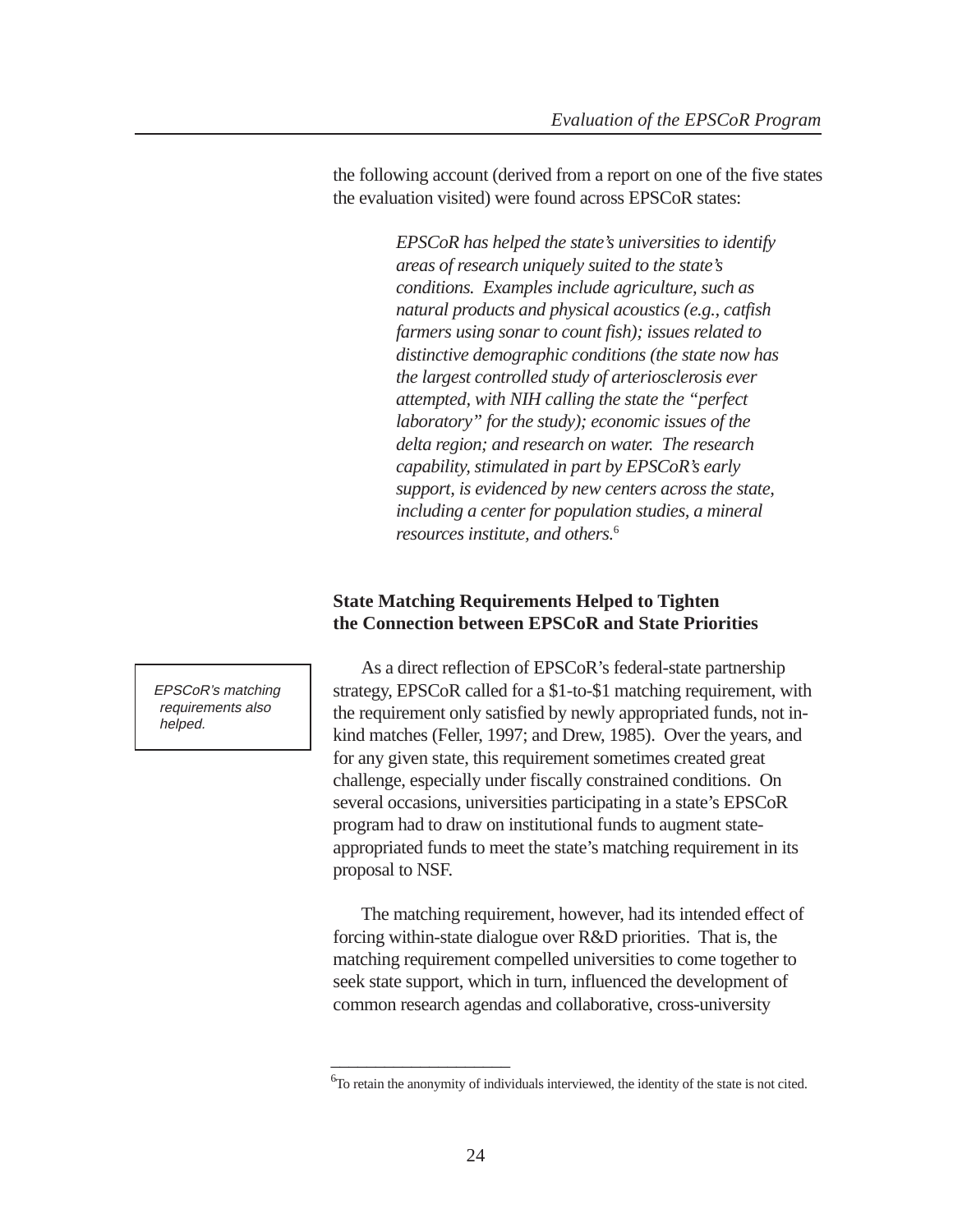initiatives. The dialogue over state R&D priorities effectively forced EPSCoR-funded research projects to work within the larger S&T environment of a state, leading to closer integration among universities, state government, and industry. Such communication and collaboration may be contrasted with an oft-asserted posture of the scientific community, which, according to one EPSCoR project director, has been "detached from the people who pay its bills— Congress, state legislators, and, ultimately, the public" (Strobel, 1996).

# **States' Science and Technology Capabilities Increased— Stimulated in Part by EPSCoR's Strategies**

Also important in the capacity-building process was the creation of state science and technology policies, investments, and support that promoted basic research. The evaluation investigated EPSCoR's influence on the capacity-building process through site visits to the same five representative EPSCoR states. The findings were as follows.

- *Cross-Campus Collaboration***:**In four of the five states, EPSCoR had clear influence in creating distinctive and pervasive cross-campus collaborations. The EPSCoR steering committee usually serves as the initial opportunity for crosscampus communications and collaboration in research. These collaborations have become institutionalized, with the creation of formal consortia or other inter-institutional ties.
- *Science & Technology (S&T) Planning***:**In four of the five states, the statewide EPSCoR steering committee was instrumental in creating the initial forum for collaboration among universities, state agencies, industry representatives, and other significant S&T participants, including state legislators. These forums contributed in various ways to the states' S&T capacities and infrastructure by forming S&T plans, creating new S&T agencies, serving as the governor's science advisory

EPSCoR influenced cross-campus collaboration and S&T planning.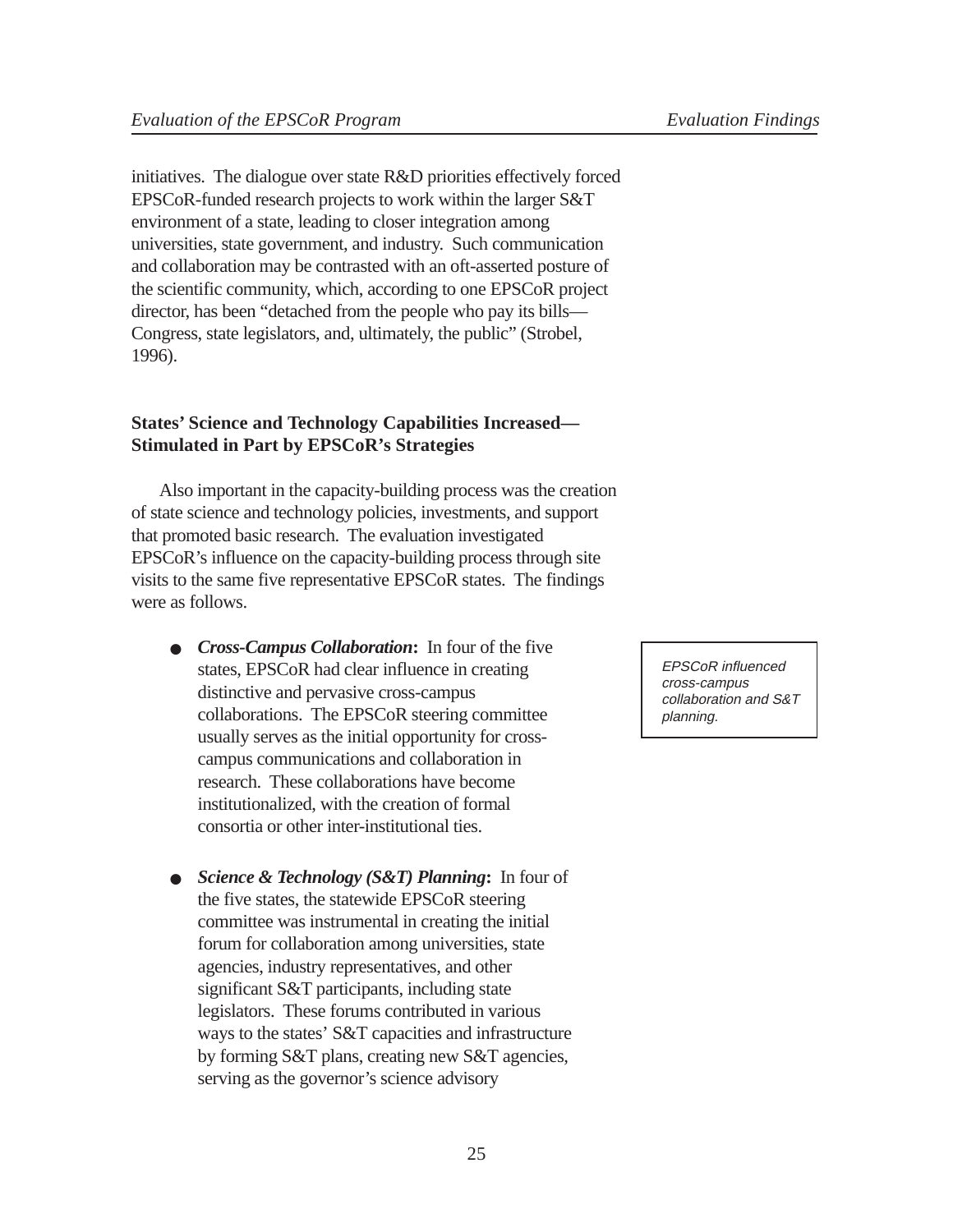committee, fostering university-industry collaboration, and, as previously noted, mapping EPSCoR's funding priorities onto state S&T priorities and strengths.

● *Inter-institutional Relationships***:**In addition to cross-campus collaboration, a state's S&T capability also increases with the formation and solidification of other inter-institutional relationships. EPSCoR had an important influence over the relationships in three of the five states. In the first state, this led to collaboration among entities involved in basic research, applied research, and industry (in turn leading to increased industry-university research collaboration). In the second state, this led to a statewide S&T plan and the enactment of legislation to create a statewide S&T council. In the third state, the EPSCoR steering committee helped to form a research consortium on economic, science, and technology development and a public education forum on educational issues facing the state's leaders.

The overall impression of the evaluation team was that the five states did not yet have the rich and diverse array of S&T capabilities found in non-EPSCoR states. But significant portions of what had been put into place could be attributed to the EPSCoR program.

#### **EPSCoR Enhanced Some Aspects of Universities' Increased Research Orientation**

University-wide actions and policies directly reflect a state's research infrastructure and capability and, therefore, research competitiveness. Through site visits to 14 universities within the five representative EPSCoR states, the evaluation found that EPSCoR had enhanced some aspects of this infrastructure and capability. In large part, EPSCoR had enhanced participating universities' orientation toward research by fostering crossuniversity collaborations (as discussed previously in connection with the EPSCoR steering committees). Single institutions with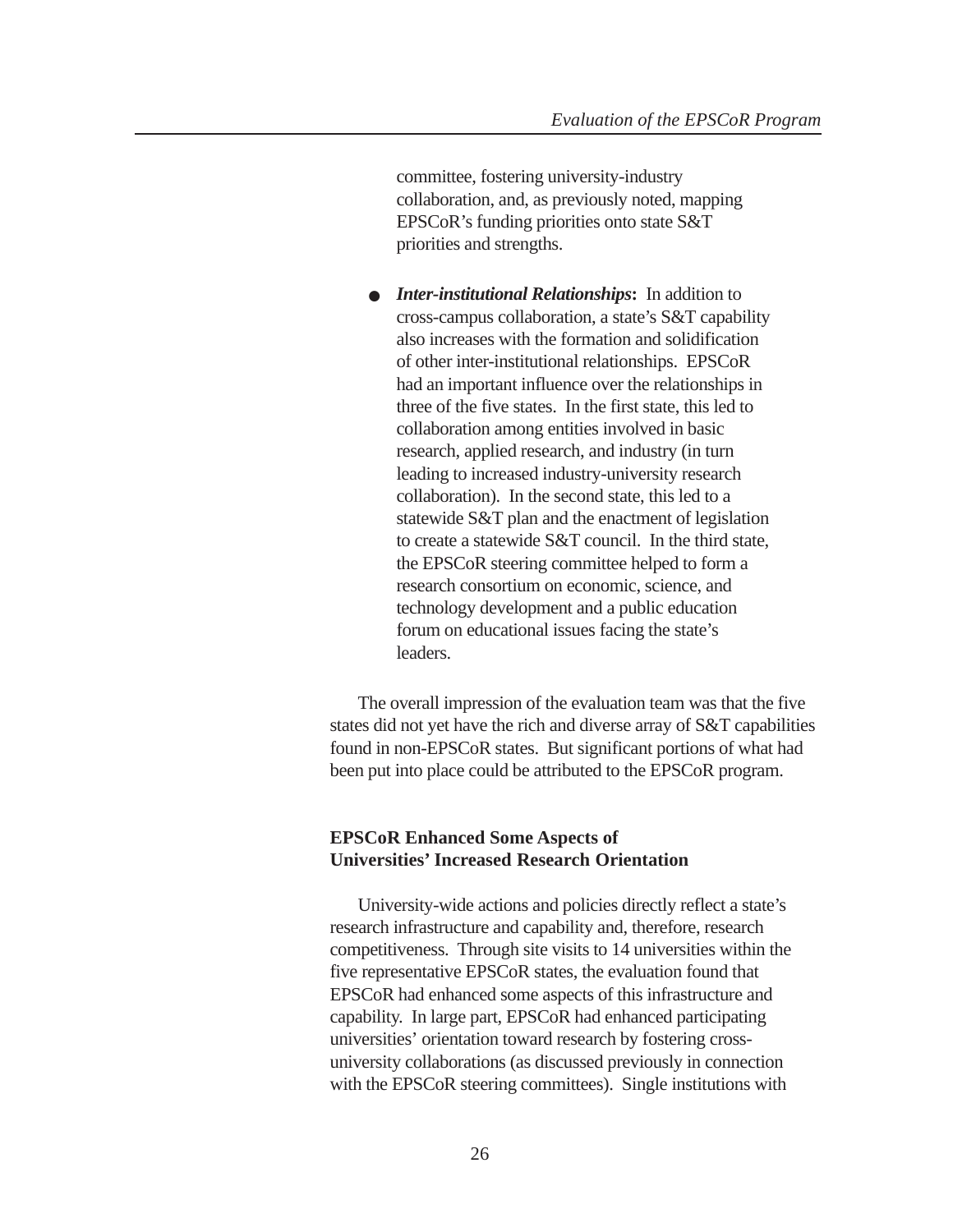limited facilities and small faculties could combine forces in assembling a critical mass of research faculty, technical personnel, and facilities to compete for major federal research awards. This resulted, for example, in the development of interdisciplinary research centers and research teams. EPSCoR funding also helped to create new science faculty positions and laboratories that helped some universities shift from an exclusive emphasis on undergraduate teaching to one that also included the conduct of basic research.

Further, the size and prestige of EPSCoR's awards could have had an impact, varying from new research endeavors to the introduction of more rigorous standards of peer review to changes in universities' research cultures. As put by one vice-president for research, "EPSCoR was about everything the university should have been about: capacity, partnership, and long-term vision." Across universities, the impact showed up in specific research endeavors, including:

- The creation of one of the major DNA protein facilities in the world, with genetic materials and histories useful to forensic work;
- New faculty in chemistry and a stronger optics research group;
- University-industry collaboration on polymers;
- A "boom" in materials science and a five-university consortium that submitted a proposal for an NSF Engineering Research Center award;
- The building of a surface hydrology group that also involved a unique, statewide system for monitoring climatic conditions, soil moisture, water quality, and ultraviolet atmospheric conditions for research; and
- Cross-campus collaborations of all sorts, where there might previously have been strong rivalries.

"EPSCoR was about everything the university should have been about....'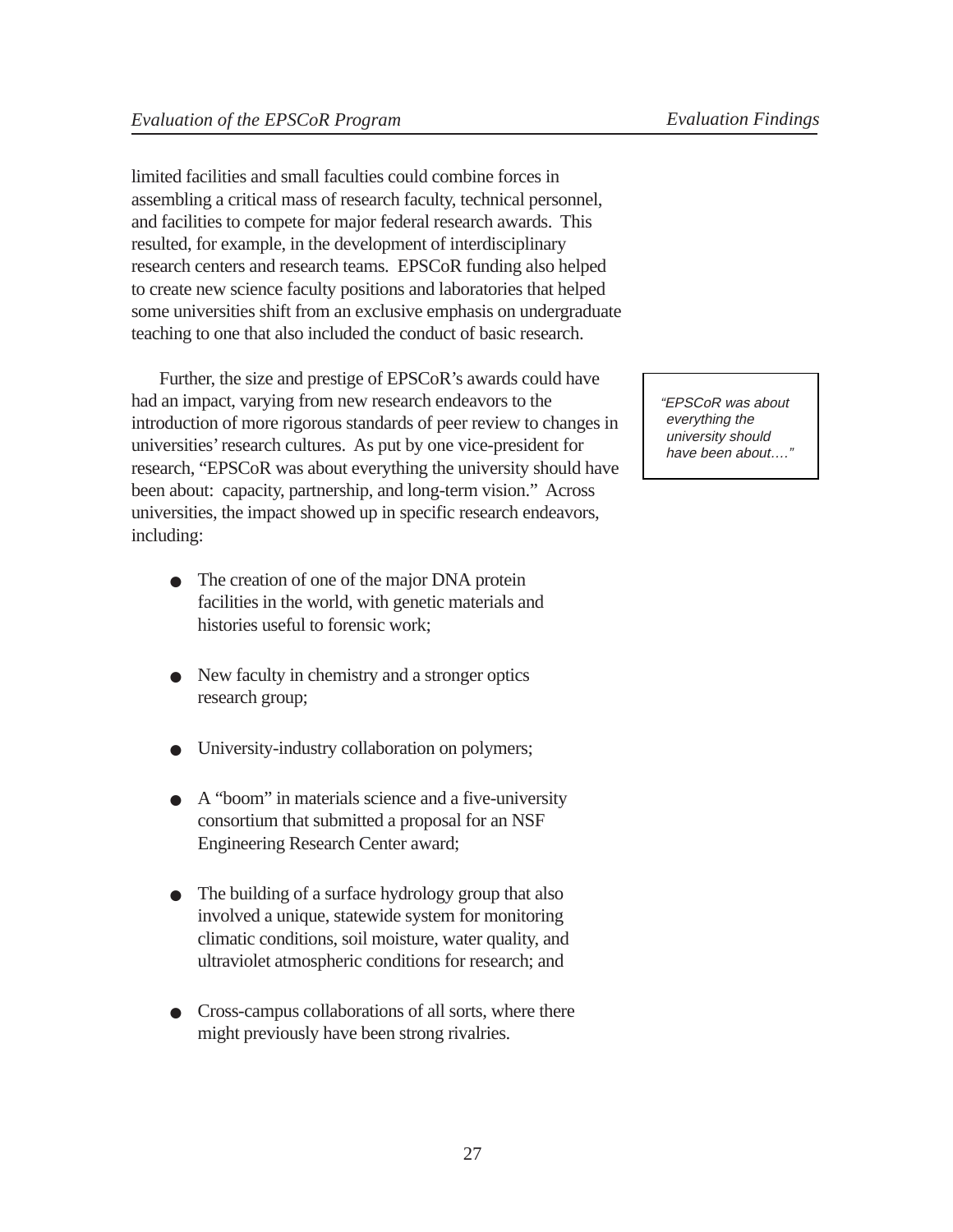EPSCoR support also was used to increase faculty startup packages, which helped state universities compete for and attract top faculty in the sciences. Packages of sufficient size to attract leading young faculty were not widely offered in the EPSCoR states prior to EPSCoR funding. The evaluation found that EPSCoR was associated with increases in the packages at 6 of 11 universities (no information was available at three of them), leading to the later hiring of a strong group of research-oriented faculty.

#### **Little Evidence Exists that EPSCoR Initiatives Influenced University Research Capabilities in Other Ways**

EPSCoR's influence on other aspects of internal changes in the participating universities has been modest or so interwoven with other influences that it was not possible to assign it anything other than a supportive or reinforcing role. EPSCoR's presence was concurrent with several significant shifts in internal university practices and policies linked to the promotion of research. As discussed below, however, little evidence exists that EPSCoR's initiatives directly caused these changes, four of which are outlined below.

First, vice presidents for research existed or emerged in 6 of 14 universities (one university provided no information and one had a director of research and economic development that reported to the president). Research visibility, influence, and investments benefit when a university's lead research officer reports directly to the university's president. The evaluation tried to determine if EPSCoR had played a part in the upgrading of senior research administration positions at the EPSCoR states' universities, finding that EPSCoR could be associated with only one upgrading: an assistant vicepresident had been promoted to vice-president.

Second, a practice found at some research-intensive universities is for the central administration to allocate a portion of the institution's indirect cost recovery funds to research investigators or departments that receive external research awards, as an additional incentive for seeking such awards. Among the EPSCoR states, the 14 universities showed highly varied patterns of allocation policies, with EPSCoR having little or no influence on these policies.

EPSCoR's influence on many university research policies was minimal.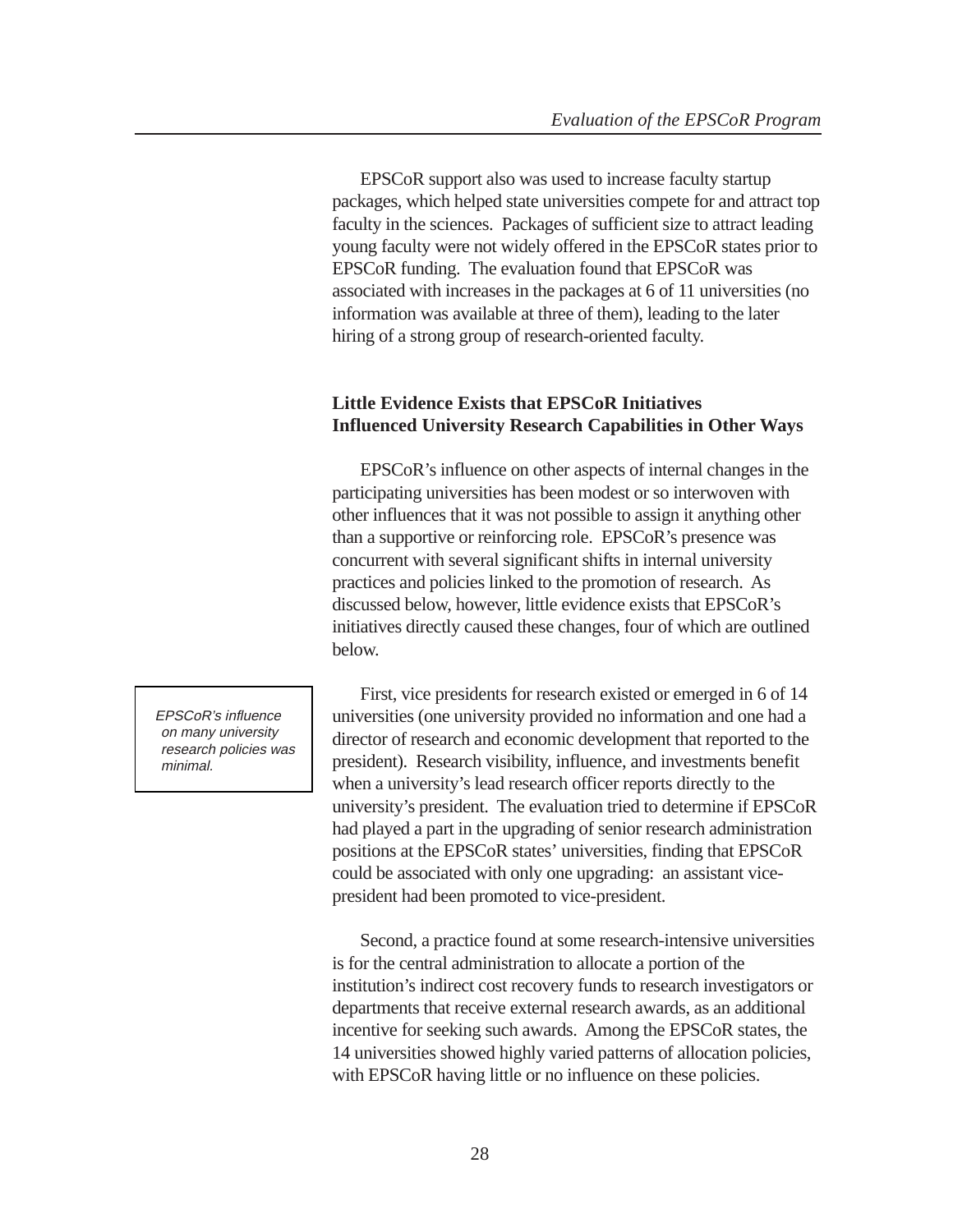Third, of the 14 universities, only 2 had the minimum course loads typically available at research-intensive universities, 4 others had provisions for " buying out" teaching time to get to the minimum (no information was available for 2 of the universities). Many research-intensive universities require the teaching of only one course, with added allowance if the course has a high enrollment. EPSCoR had little or no influence on the emergence of like policies at the 14 universities.

Fourth, the evaluation found that the 14 universities did not have very large centralized sponsored research offices (SROs), and only a few used a decentralized system. (At research-oriented universities, well-tooled and efficient SROs or well-staffed decentralized systems are usually present.) EPSCoR may have influenced the emergence of one of the SROs.

Because the five states were eligible to participate in the EPSCoR program, the visited universities were not major performers of academic research. Only 2 of the 14 universities were classified as "Research I" universities in the 1994 Carnegie rankings (5 were Research II, 6 were Doctoral I or II, and 1 was Master's I).7

#### **EPSCoR-Supported Research Showed Evidence of Scientific Productivity, and Hence Competitiveness**

The evaluation examined whether EPSCoR-supported researchers showed evidence of increased scientific productivity and thus, presumably, increased competitiveness for research awards over time. Establishing evidence of increased scientific competitiveness would make plausible a link between improved university research capabilities and the observed increases in shares of R&D funding in the EPSCoR states (Stigler, 1994; Feller, 1996).

The scientific competitiveness of EPSCoR-supported research, however, was impossible to assess directly, without intensive peer review on a project-by-project basis. Consequently, the evaluation

\_\_\_\_\_\_\_\_\_\_\_\_\_\_\_\_\_\_\_\_

 $7$ Because the Carnegie rankings are based on the volume of doctoral degrees, it is worth noting that 10 of the 14 universities had graduate enrollments of 3,000 or more, and the 2 smallest universities had enrollments of about 1,700 students each.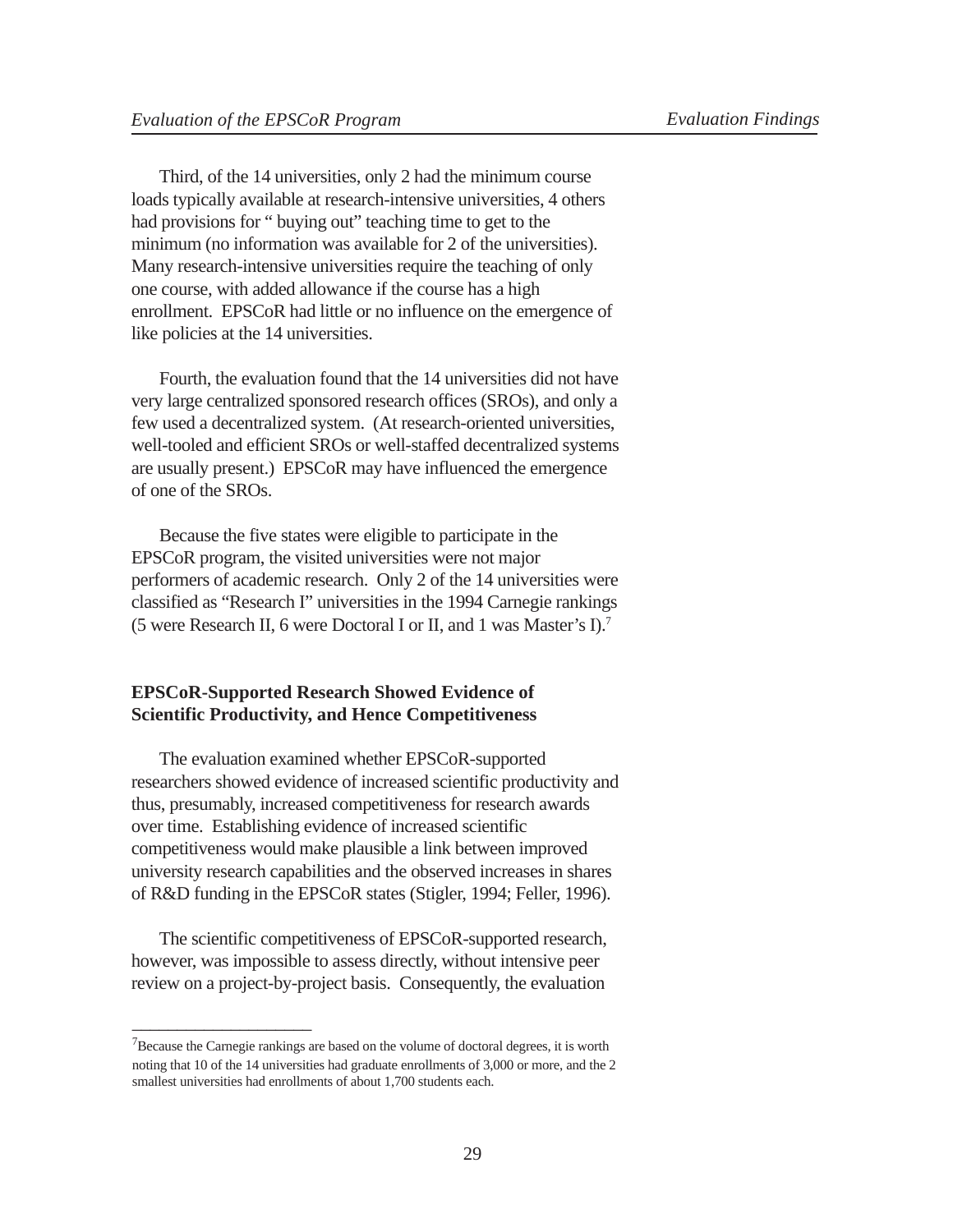looked instead at the "productivity" of EPSCoR-supported research, defined as scientific investigations that produced 1) scientific publications and 2) funding from external sources following the EPSCoR award. The evaluation examined the number of scientific publications and the amount of external funding that the EPSCoR principal investigators of 86 research clusters<sup>8</sup> (the entire universe funded between 1992 and 1996) claimed as outgrowths of their EPSCoR funding. However, data to establish normative standards for interpreting the productivity of the EPSCoR-supported clusters were not obtainable. Consequently, the descriptive data presented below are useful primarily for establishing the plausibility of the assertion that the EPSCoR-funded research clusters could reasonably be considered scientifically productive.

EPSCoR's research led to many subsequent publications and new research awards.

Exhibits 7 and 8 show the frequency of scientific publications and subsequent new awards, by these research clusters. Both exhibits show high numbers of publications or award dollars and, more important, an even distribution across the clusters, showing that these accomplishments were not limited to a small number. For instance, over two-thirds of the funded clusters (52 of 76) had 20 or more publications emanating from their EPSCoR-supported work, and 70 percent of the funded clusters (49 of 70) had \$1 million or more in new awards.

The publication dates of the research publications sample were consistent with research that could have been conducted with EPSCoR funds. The research reported in the publications also pertained to the scientific topics funded by EPSCoR. As to the continuation funding data, it should be noted that there was roughly a 2:1 ratio of external to EPSCoR dollars, again an observation consistent with the suggestion that the EPSCoR clusters were scientifically productive. Thus, it is plausible to conclude that EPSCoR's influence on enhancing university research capabilities led to more productive scientific research, which in turn was sufficient to compete for, and win, additional future R&D funding.

\_\_\_\_\_\_\_\_\_\_\_\_\_\_\_\_\_\_\_\_

<sup>&</sup>lt;sup>8</sup>EPSCoR urged states to propose groups of related research projects ("research clusters") to encourage capacity building and interdisciplinary research, in contrast to totally independent research projects. The clusters could be of differing sizes—e.g., covering from 3 to 8 related projects. Funding decisions would then be made for a cluster in its entirety, and the totality of the clusters as well as other related educational components would then comprise the EPSCoR award to an individual state.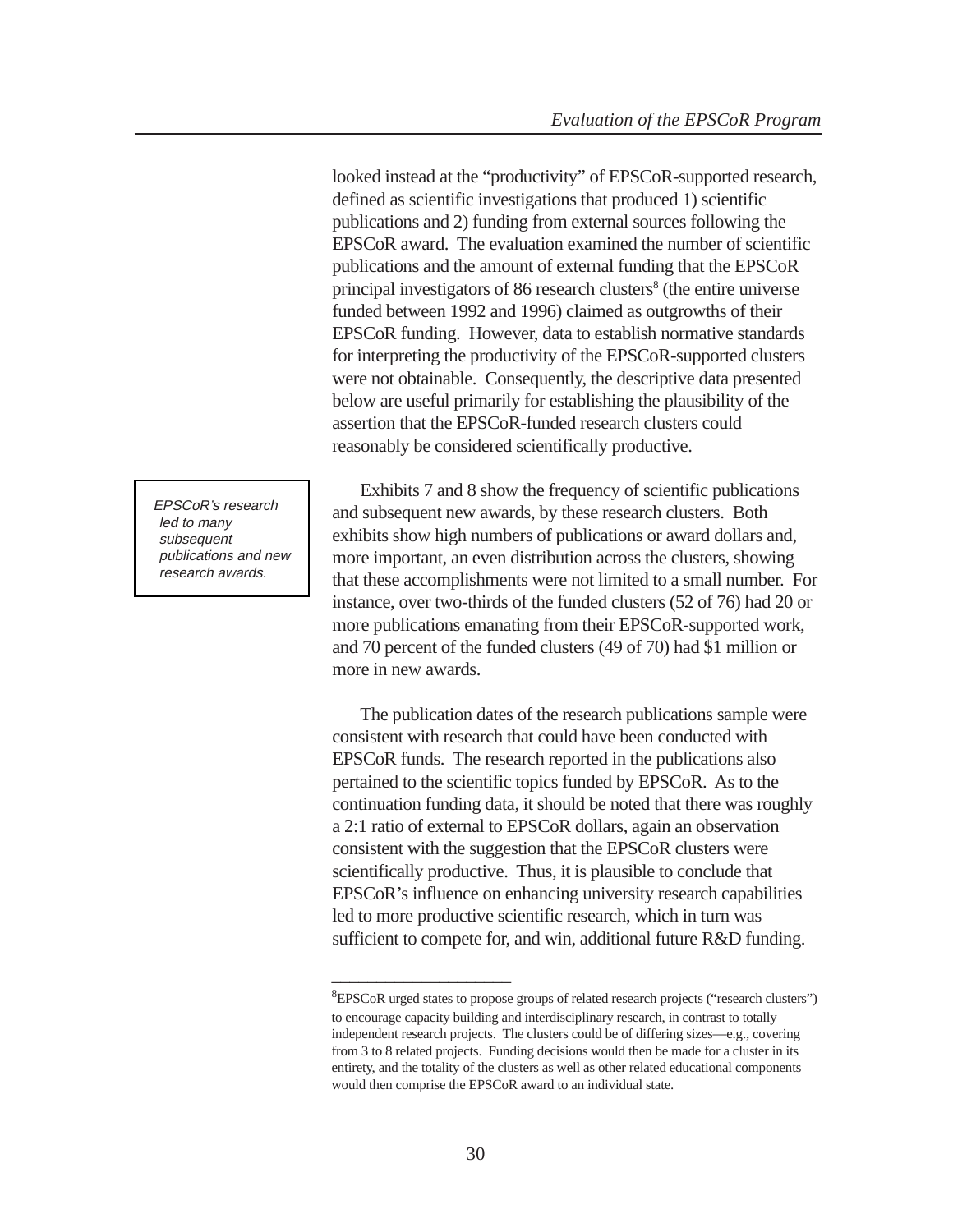#### **Exhibit 7**

<span id="page-37-0"></span>

Source: COSMOS Monitoring Records from EPSCoR Grantees, 1996.

#### **Exhibit 8**





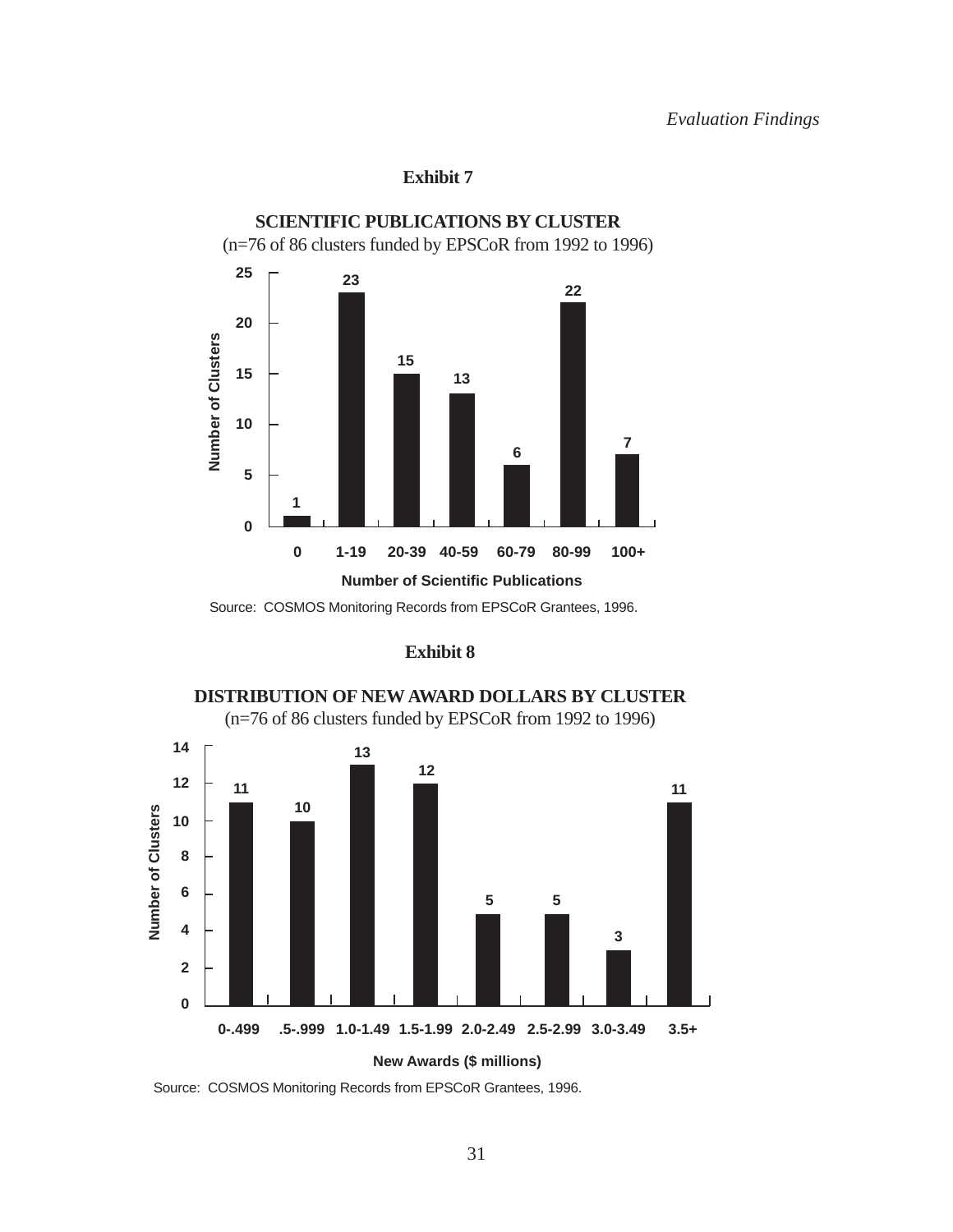# **SECTION C**

<span id="page-38-0"></span>Policy and Program Implications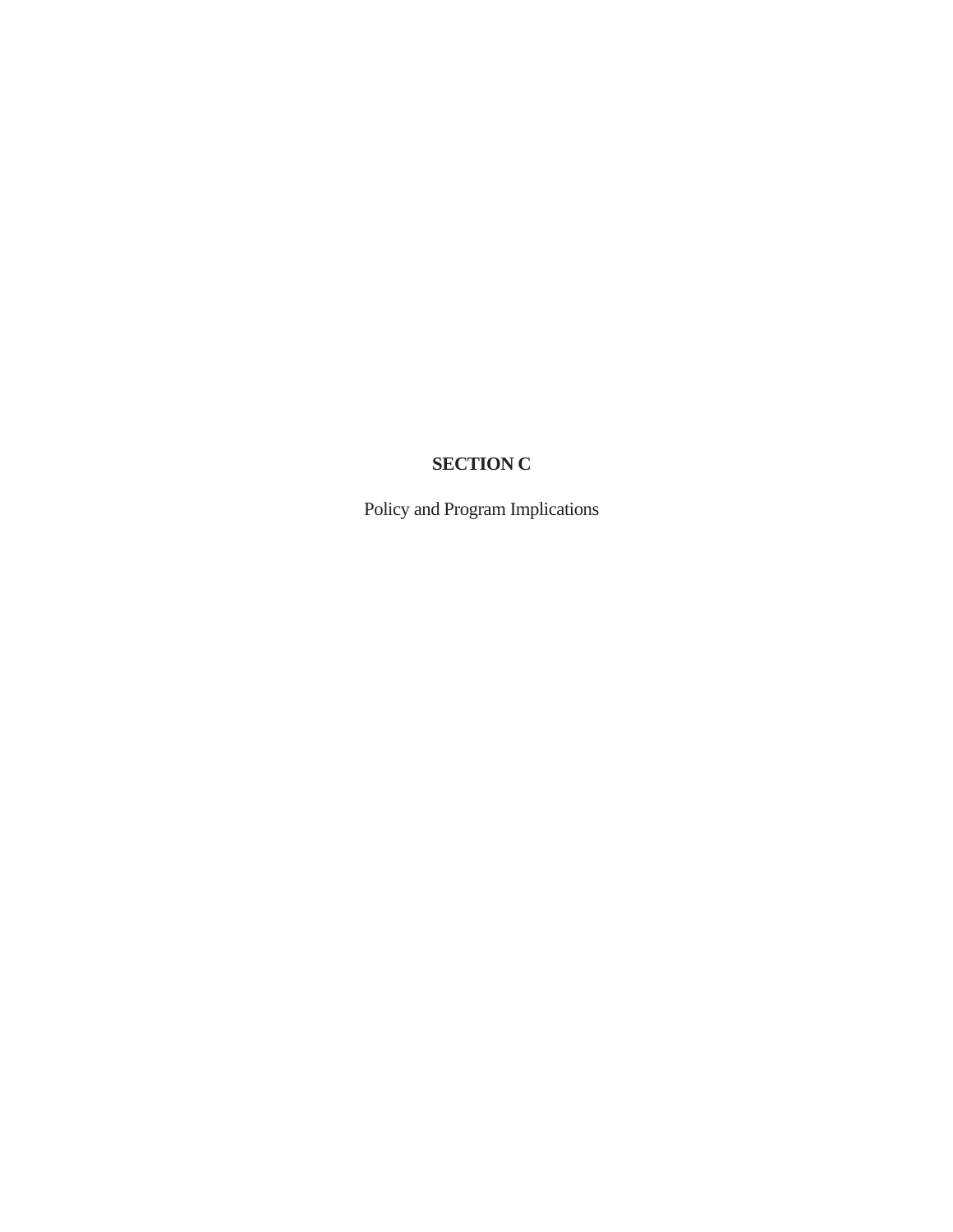<span id="page-39-0"></span>verall the evaluation has shown a plausible case for the EPSCoR program and progress in fulfilling its mandate. The management of the EPSCoR program entails a number of strategic operational choices. The implications of the evaluation's findings for some of these choices are discussed below.

#### **EPSCoR Proposal Review**

EPSCoR's program design is based on excluding from further funding consideration those proposals deemed scientifically excellent. The evaluation found that NSF reviewers had problems in judging whether EPSCoR proposals considered already scientifically excellent were appropriate for EPSCoR support—and that the reviewers commingled two different definitions of "excellent"—*excellent for EPSCoR* and *scientifically excellent.*

Thus, there is a need to clarify the EPSCoR definition of an excellent proposal and the funding decision that should accompany such ratings. Peer reviewers should receive explicit orientation, and their review comments should be continually monitored to minimize confusion between the two definitions.

#### **Graduation from EPSCoR**

"Graduation" from the EPSCoR program occurs in principle when a state has become nationally competitive for academic R&D funds and thus no longer requires the extra help provided by EPSCoR resources. Although many EPSCoR clusters have subsequently become fully competitive and no longer seek EPSCoR funding, no state has yet to graduate from EPSCoR. Since the evaluation has demonstrated that the program has been successful in improving the R&D competitiveness of participating states, consideration of graduation criteria and state or university transition from EPSCoR support appears relevant.

One option is for the EPSCoR program to reassess the current

*7. What Are the Evaluation's Implications for EPSCoR Policy and Program Operations?*

Need for orienting reviewers of EPSCoR proposals

When do EPSCoR states "graduate" from EPSCoR?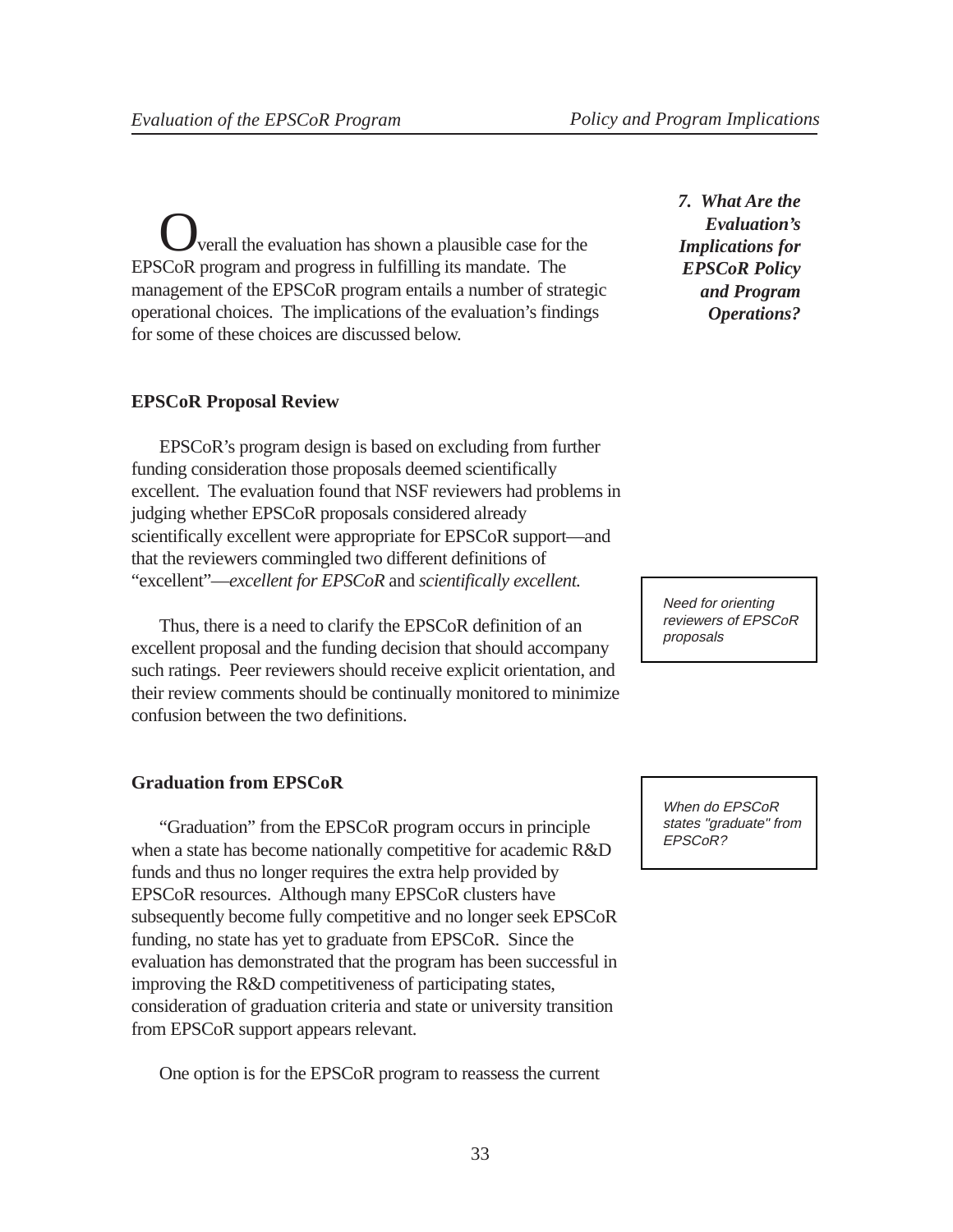eligibility of all EPSCoR states, using the current eligibility criteria. Such criteria include conditions relevant not only to eligibility but also to graduation—e.g., a state's ranking among all states and its amount of R&D funding per academic scientist and engineer in the state. Such an assessment has not been conducted in recent years, much less on an annual or other cyclic basis.

#### **EPSCoR's Cluster Research Strategy**

The cluster strategy has been a key operational mechanism for inducing increased research competitiveness at the faculty and institutional level. A cluster is a related group of research projects, often interdisciplinary, and awards are made to a cluster's principal investigator as well as to the component research projects. This strategy has led to the development of laboratories or centers, and not just the recruitment of cadres of new, research-oriented faculty in a number of EPSCoR universities. The cluster strategy also has been used to promote interdisciplinary collaboration among universities and between universities and industry.

For the universities in the EPSCoR states, the cluster strategy may continue to be a more effective way of increasing research capability than the alternative strategy attempted earlier in EPSCoR's history—involving the funding of individual researchers and single research projects. The earlier strategy proved to be counterproductive when individual researchers were later recruited away from universities in EPSCoR states. How the cluster strategy is to be continued, therefore, warrants ongoing attention.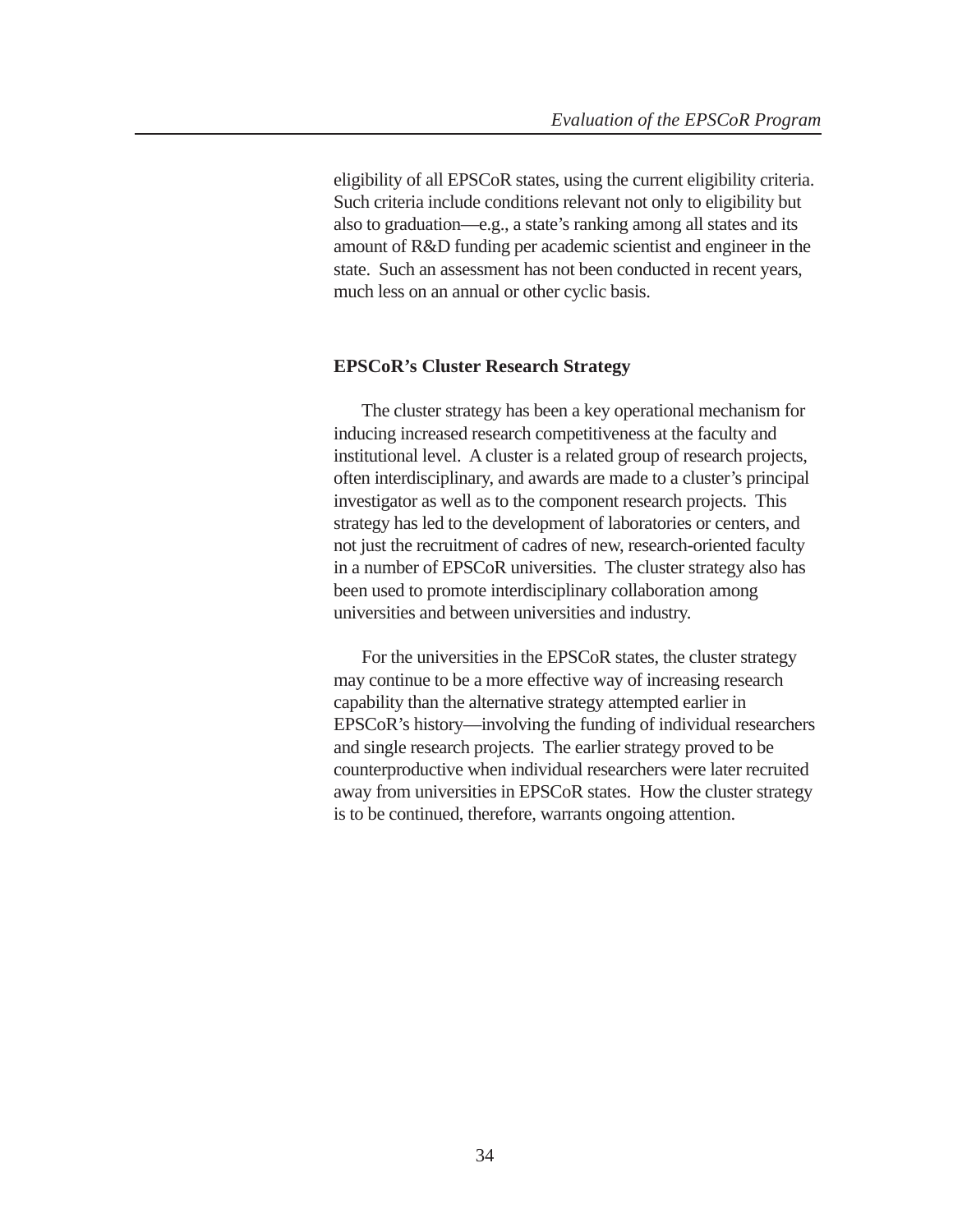#### **REFERENCES**

<span id="page-41-0"></span>Drew, David Eli, *Strengthening Academic Science,* Praeger, New York, 1985.

- Feller, Irwin, *Matching Fund and Cost-Sharing Experiences of U.S. Research Universities*, COSMOS Corporation, Bethesda, Maryland, 1997.
- Gumport, Patricia J., *Improving Academic R&D In State Universities: Some Trends, Issues, and Strategies,* 1996,
- Feller, Irwin, "The Determinants of Research Competitiveness Among Universities," in Albert Teich (ed.), *Competitiveness in Academic Research*, American Association for the Advancement of Science, Washington, D.C., 1996.
- Greenberg, Daniel, *The Politics of Pure Science*, The New American Library, Inc., Cleveland, Ohio, 1967.
- Hackett, Edward J., *Understanding the Social Dynamics and Performance of Research Groups*, 1996.
- Luger, Michael and Harvey Goldstein, *Technology in the Garden,* University of North Carolina Press, Chapel Hill, North Carolina, 1991.
- Malecki, Edward, *Technology and Economic Development,* Longman Scientific and Technical, Essex, England, 1991.
- Martino, Joseph, *Science Funding*, Transaction Publishers, New Brunswick, New Jersey, 1992.
- National Science Foundation, *EPSCoR Program Solicitation: Guidelines for Preparation of Proposals, Planning Phase,* Washington, D.C., 1989a.
- National Science Foundation, *EPSCoR Program Solicitation: Guidelines for Preparation of Proposals, Planning Phase,* Washington, D.C., 1989b.
- Stigler, Stephen, "Competition and the Research Universities," in Jonathan Cole, Elinor Barber, and Stephen Graubard (eds.), *The Research University in a Time of Discontent,* The Johns Hopkins University Press, Baltimore, Maryland, 1994, pp. 131–152.

Strobel, Gary A., "Lessons from the EPSCoR States," editorial, *Science*, 31 May 1996, Vol. 272.

U.S. Congress, Office of Technology Assessment, *Federally Funded Research: Decisions for a Decade,* OTA-SET-490, Washington, D.C., May 1991.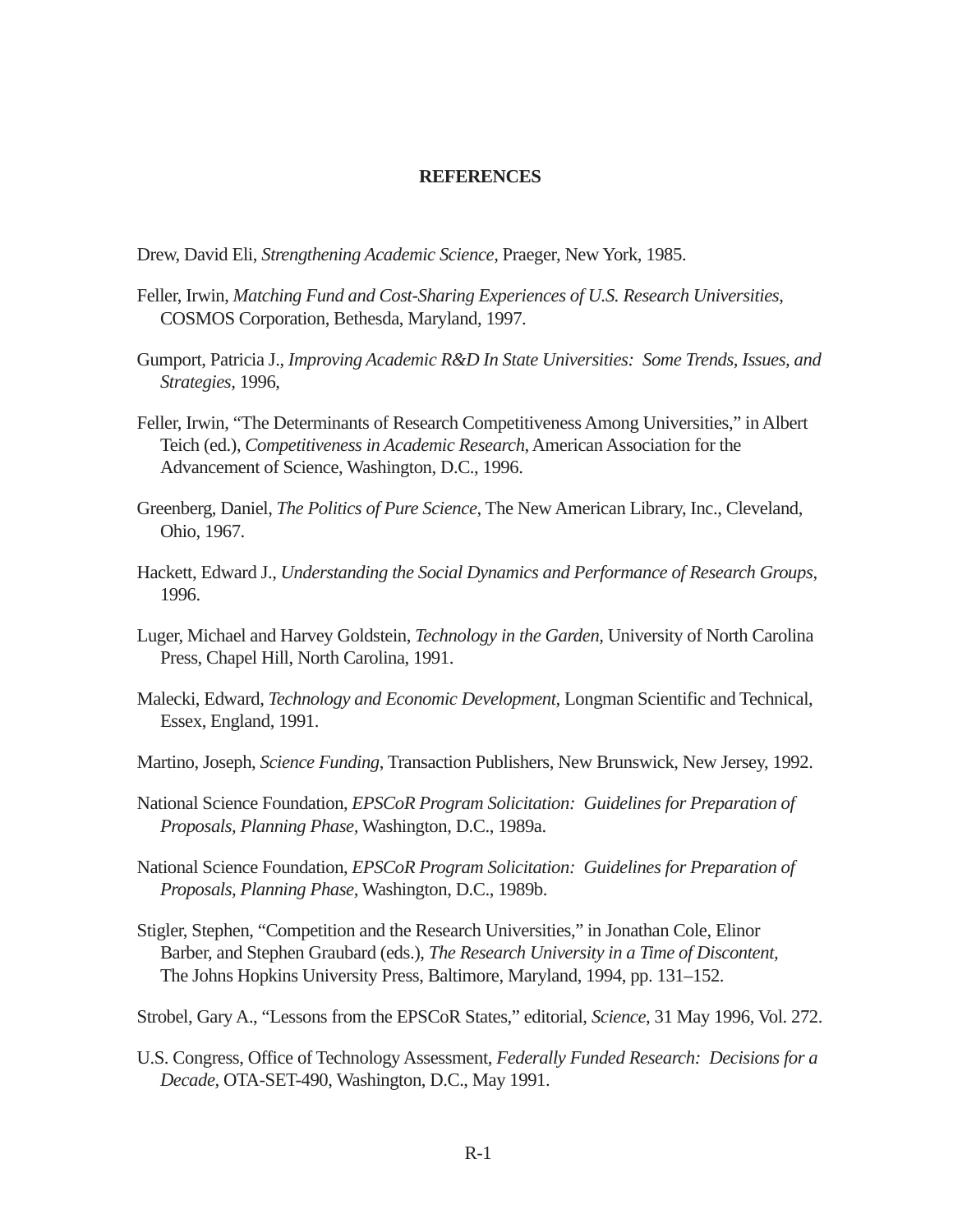The National Science Foundation (NSF) funds research and education in most fields of science and engineering. Grantees are wholly responsible for conducting their project activities and preparing the results for publication. Thus, the Foundation does not assume responsibility for such findings or their interpretation.

NSF welcomes proposals from all qualified scientists, engineers and educators. The Foundation strongly encourages women, minorities, and persons with disabilities to compete fully in its programs. In accordance with federal statutes, regulations, and NSF policies, no person on grounds of race, color, age, sex, national origin, or disability shall be excluded from participation in, be denied the benefits of, or be subjected to discrimination under any program or activity receiving financial assistance from NSF (unless otherwise specified in the eligibility requirements for a particular program).

Facilitation Awards for Scientists and Engineers with Disabilities (FASED) provide funding for special assistance or equipment to enable persons with disabilities (investigators and other staff, including student research assistants) to work on NSF-supported projects. See the program announcement or contact the program coordinator at (703) 306-1636.

The National Science Foundation has Telephonic Device for the Deaf (TDD) and Federal Information Relay Service (FIRS) capabilities that enable individuals with hearing impairments to communicate with the Foundation regarding NSF programs, employment, or general information. TDD may be accessed at (703) 306-0090 or through FIRS on 1-800-877-8339.

> NSF Publication Clearinghouse P.O. Box 218 Jessup, MD 20794-0218 Phone: 301-947-2722. e-mail: pubs@nsf.gov